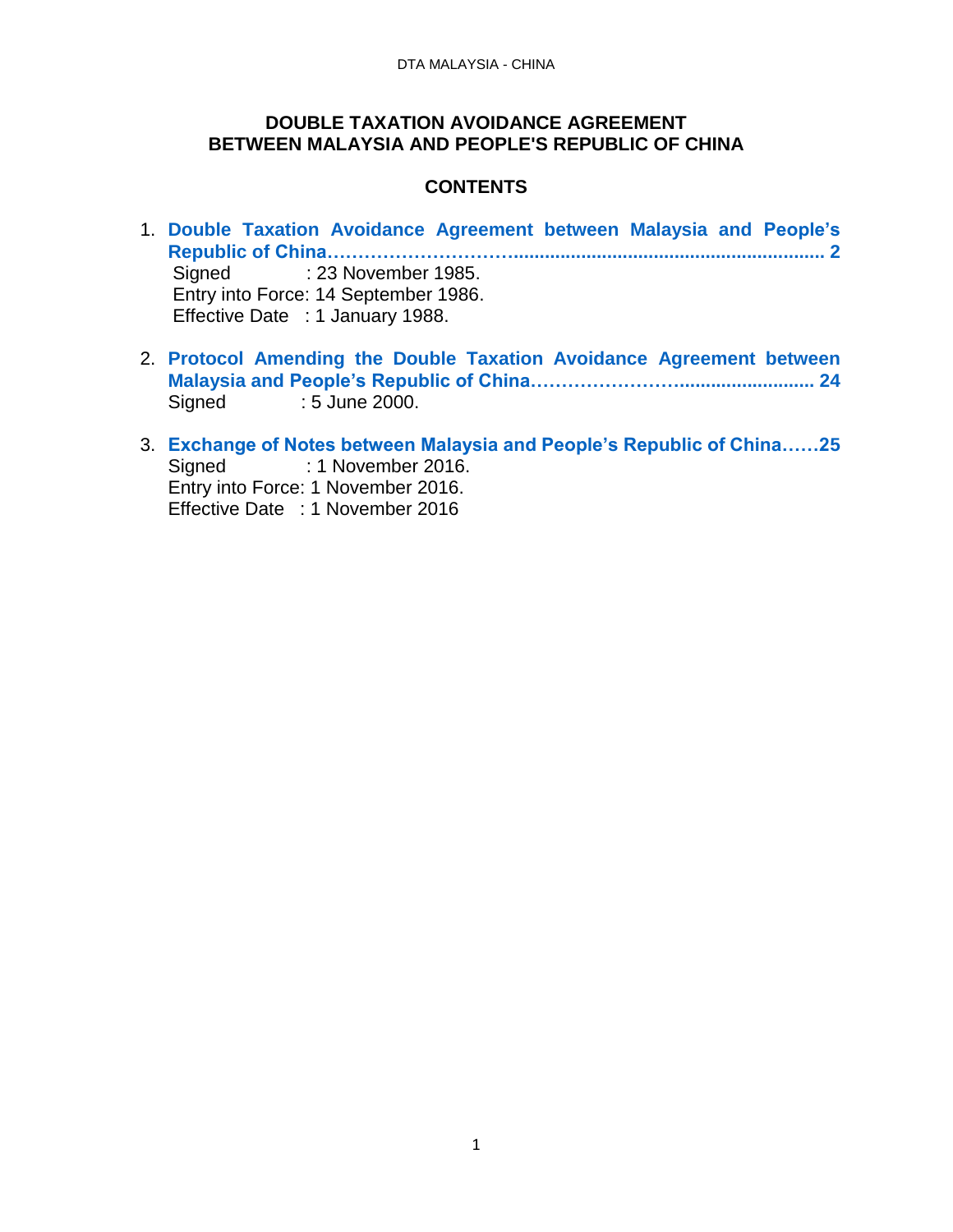<span id="page-1-0"></span>P.U. (A) 96/1986 Signed : 23 November 1985. Entry into Force: 14 September 1986. Effective Date : 1 January 1988

## **AGREEMENT BETWEEN THE GOVERNMENT OF MALAYSIA AND THE GOVERNMENT OF THE PEOPLE'S REPUBLIC OF CHINA FOR THE AVOIDANCE OF DOUBLE TAXATION AND THE PREVENTION OF FISCAL EVASION WITH RESPECT TO TAXES ON INCOME**

#### THE GOVERNMENT OF MALAYSIA

#### AND

## THE GOVERNMENT OF THE PEOPLE'S REPUBLIC OF CHINA

Desiring to conclude an Agreement for the avoidance of double taxation and the prevention of fiscal evasion with respect to taxes on income, have agreed as follows:

#### Article 1 **PERSONAL SCOPE**

This Agreement shall apply to persons who are residents of one or both of the Contracting States.

## Article 2 **TAXES COVERED**

1. This Agreement shall apply to taxes on income imposed on behalf of a Contracting State, irrespective of the manner in which they are levied.

2. The existing taxes to which the Agreement shall apply are:

(a) in the People's Republic of China:

- (i) the individual income tax;
- (ii) the income tax concerning joint ventures with Chinese and foreign investment (including local income tax); and
- (iii) the income tax concerning foreign enterprises (including local income tax);

(hereinafter referred to as "Chinese tax");

(b) in Malaysia: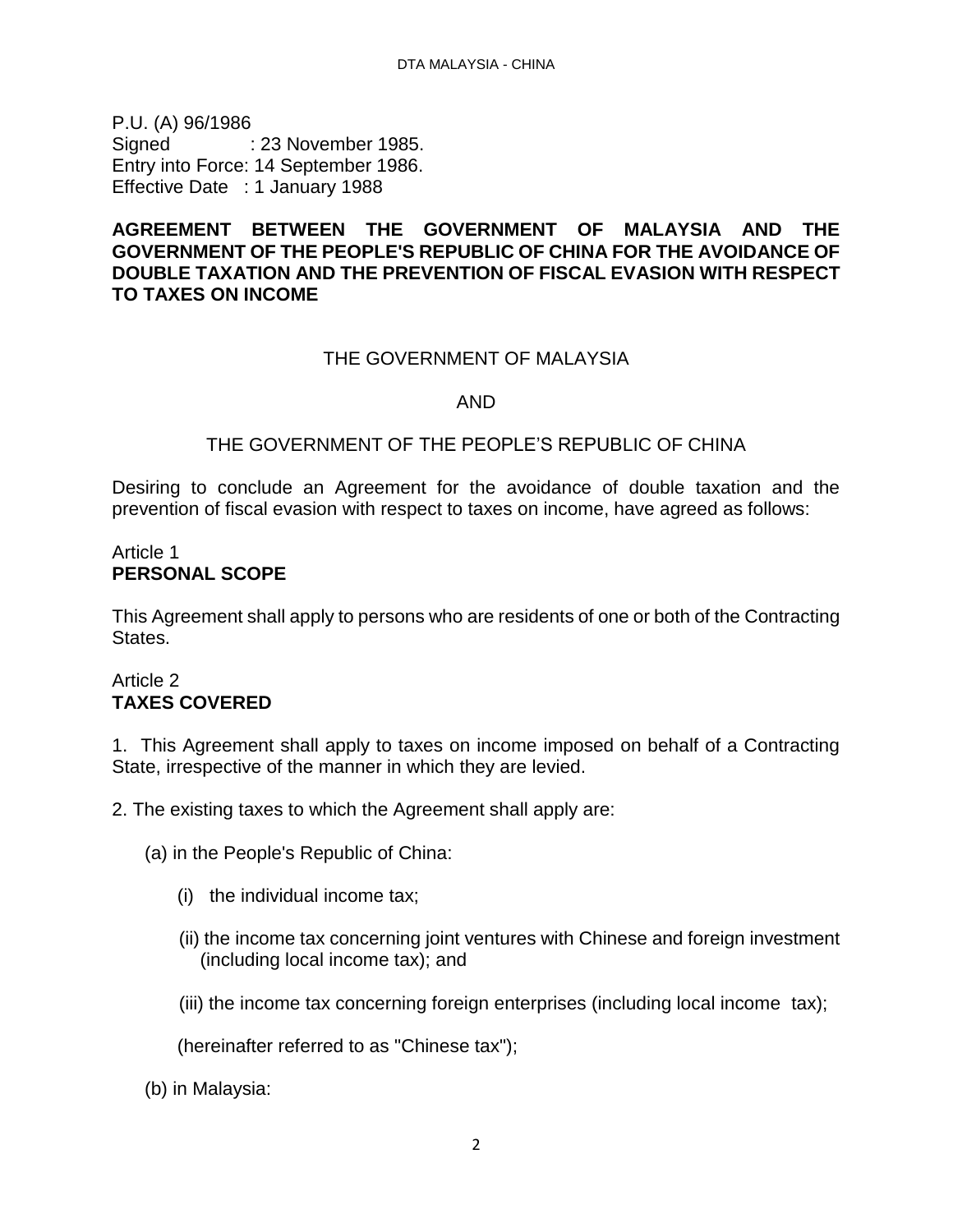- (i) the income tax and excess profit tax;
- (ii) the supplementary income taxes, that is, tin profits tax, development tax and timber profits tax; and
- (iii) the petroleum income tax;

(hereinafter referred to as "Malaysian tax").

3. This Agreement shall also apply to any identical or substantially similar taxes which are imposed after the date of signature of this Agreement in addition to, or in place of, the existing taxes referred to in paragraph 2. The competent authorities of the Contracting States shall notify each other of any substantial changes which have been made in their respective taxation laws within a reasonable period of time after such changes.

#### Article 3 **GENERAL DEFINITIONS**

- 1. In this Agreement, unless the context otherwise requires:
	- (a) the term "China" means the People's Republic of China, when used in geographical sense, means all the territory of the People's Republic of China, including its territorial sea, in which the Chinese laws relating to taxation apply, and any area beyond its territorial sea, within which the People's Republic of China has sovereign rights of exploration for and exploitation of resources of the sea-bed and its sub-soil and superjacent water resources in accordance with international laws;
	- (b) the term "Malaysia" means the Federation of Malaysia and includes any area beyond and adjacent to the territorial waters of Malaysia within which Malaysia has and exercises under the laws of Malaysia in consistence with international law, sovereign rights for the purpose of exploring and exploiting the natural resources, whether living or non-living of the sea-bed and the sub-soil, and the waters superjacent to the sea-bed;
	- (c) the terms "a Contracting State" and "the other Contracting State" mean China or Malaysia as the context requires;
	- (d) the term "tax" means Chinese tax or Malaysian tax, as the context requires;
	- (e) the term "person" includes an individual, a company and any other body of persons;
	- (f) the term "company" means anybody corporate or any entity which is treated as a body corporate for tax purposes;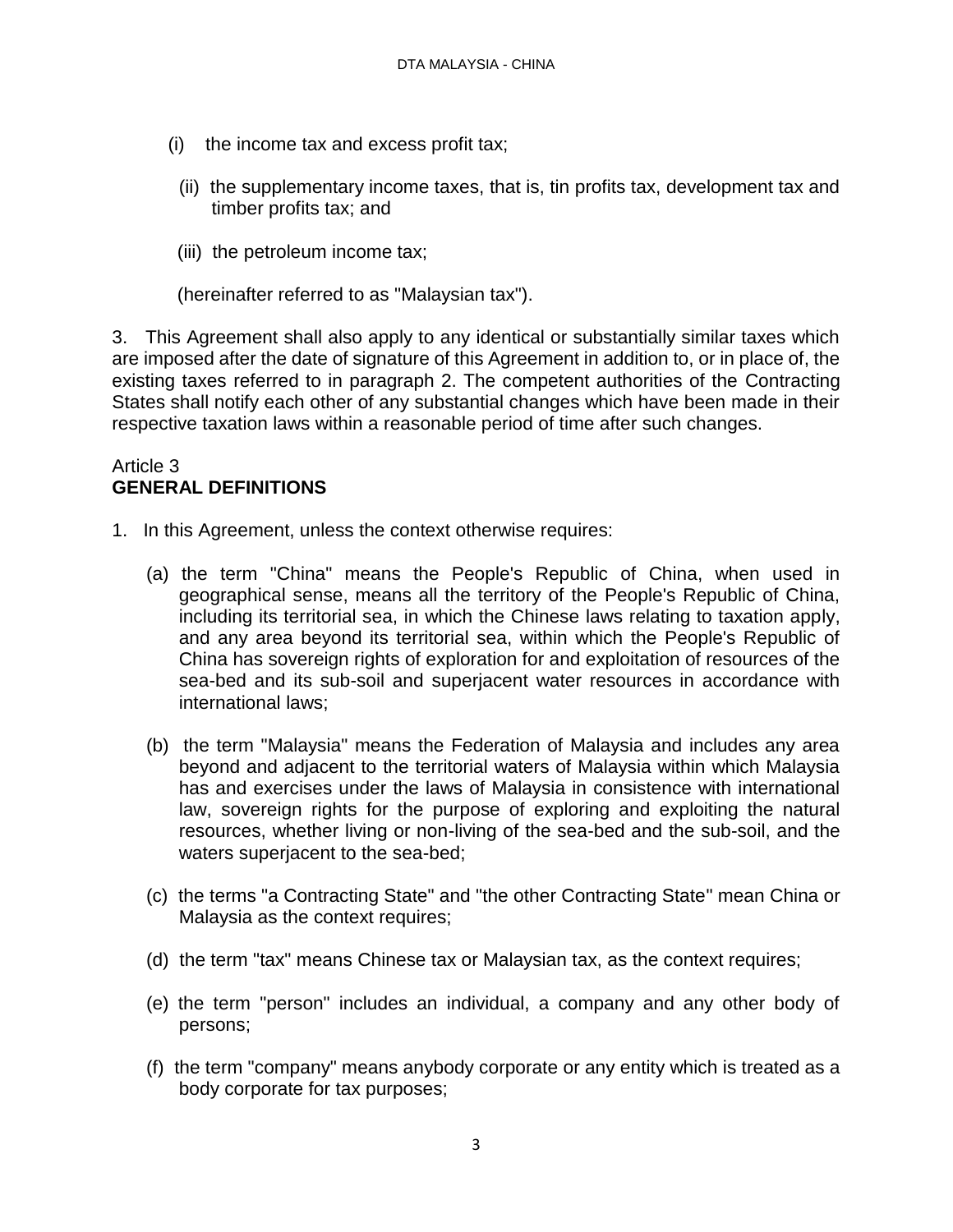(g) the terms "enterprise of a Contracting State" and "enterprise of the other Contracting State" mean respectively, an enterprise carried on by a resident of a Contracting State and an enterprise carried on by a resident of the other Contracting State;

(h) the term "national" means:

- (i) in case of China all individuals possessing the nationality of China in accordance with Chinese laws and any legal person, partnership and other body corporate deriving its status as such from Chinese laws;
- (ii) in relation to Malaysia, any individual possessing the citizenship of Malaysia, and any legal person, partnership, association and any other entity deriving its status as such from the laws in force in Malaysia;
- (i) the term "international traffic" means any transport by a ship or aircraft operated by an enterprise of a Contracting State, except when the ship or aircraft is operated solely between places in the other Contracting State;
- (j) the term "competent authority" means:
	- (i) in the case of China, the Ministry of Finance or its authorized representative; and
	- (ii) in the case of Malaysia, the Minister of Finance or his authorised representative.

2. In the application of the Agreement by a Contracting State, any term not defined therein shall, unless the context otherwise requires, have the meaning which it has under the laws of that State concerning the taxes to which the Agreement applies.

#### Article 4 **RESIDENT**

1. For the purposes of this Agreement, the term "resident of a Contracting State" means any person who, under the laws of that Contracting State, is liable to tax therein by reason of his domicile, residence, place of head office, place of effective management, or any other criterion of a similar nature.

2. Where by reason of the provisions of paragraph 1 an individual is a resident of both Contracting States, then his status shall be determined in accordance with the following rules:

(a) he shall be deemed to be a resident of the State in which he has permanent home available to him; if he has a permanent home available to him in both States, he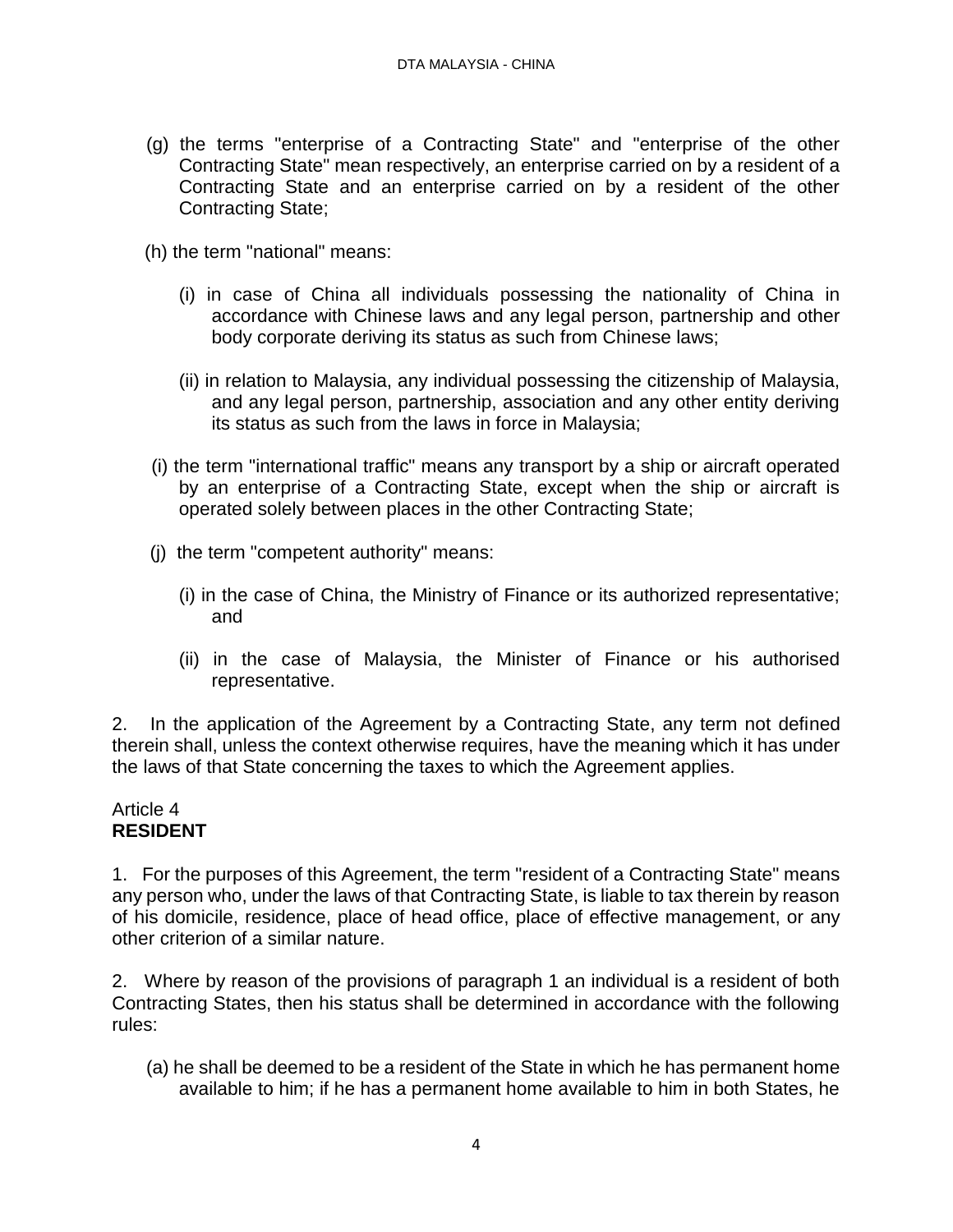shall be deemed to be a resident of the State with which his personal and economic relations are closer (centre of vital interests);

- (b) if the State in which he has his centre of vital interests cannot be determined, or if he has not a permanent home available to him in either State, he shall be deemed to be a resident of the State in which he has an habitual abode;
- (c) if he has an habitual abode in both States or in neither of them, he shall be deemed to be a resident of the State of which he is a national;
- (d) if he is a national of both States or of neither of them, the competent authorities of the Contracting States shall settle the question by mutual agreement.

3. Where, by reason of the provisions of paragraph 1, a person other than an individual is a resident of both Contracting States, then it shall be deemed to be a resident of the State in which its place of effective management is situated.

However, if such person has a place of effective management in a Contracting State and a head office in the other Contracting State, the competent authorities of the Contracting States shall by mutual agreement determine the State of which the person in question is a resident.

## Article 5 **PERMANENT ESTABLISHMENT**

1. For the purposes of this Agreement, the term "permanent establishment" means a fixed place of business through which the business of an enterprise is wholly or partly carried on.

- 2. The term "permanent establishment" includes especially:
	- (a) a place of management;
	- (b) a branch;
	- (c) an office;
	- (d) a factory;
	- (e) a workshop;
	- (f) a mine, an oil or gas well, a quarry or any other place of extraction of natural resources including timber or other forest produce;
	- (g) a farm or plantation.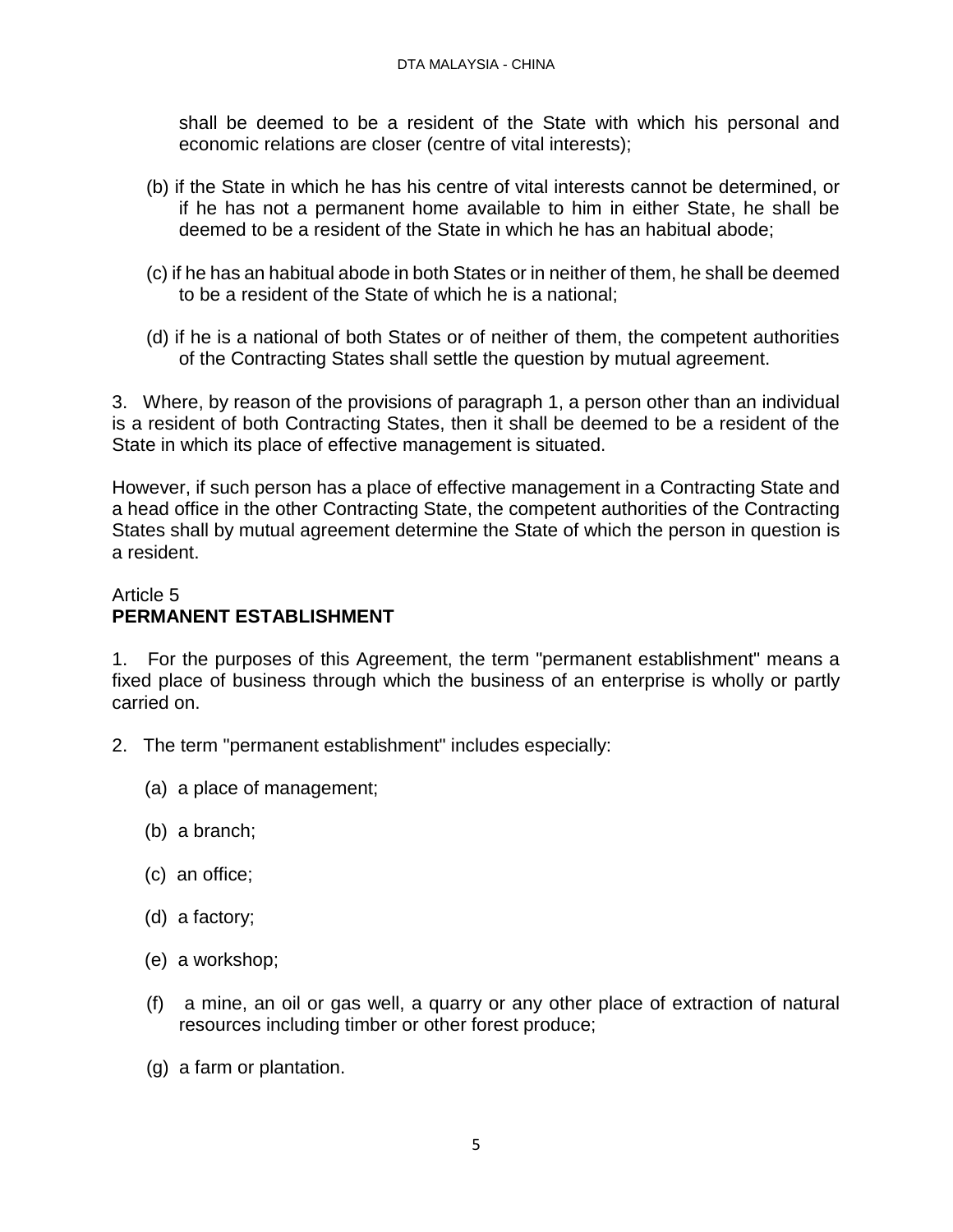- 3. The term "permanent establishment" likewise encompasses:
	- (a) a building site, a construction, assembly or installation project or supervisory activities in connection therewith, but only where such site, project or activities continue for a period of more than six months;
	- (b) the furnishing of services, including consultancy services, by an enterprise of a Contracting State through employees or other personnel in the other Contracting State, provided that such activities continue for the same project or a connected project for a period or periods aggregating more than six months within any twelve- month period.

4. Notwithstanding the provisions of paragraphs 1 to 3, the term "permanent establishment" shall be deemed not to include:

- (a) the use of facilities solely for the purpose of storage, display or delivery of goods or merchandise belonging to the enterprise;
- (b) the maintenance of a stock of goods or merchandise belonging to the enterprise solely for the purpose of storage, display or delivery;
- (c) the maintenance of a stock of goods or merchandise belonging to the enterprise solely for the purpose of processing by another enterprise;
- (d) the maintenance of a fixed place of business solely for the purpose of purchasing goods or merchandise, or of collecting information, for the enterprise;
- (e) the maintenance of a fixed place of business solely for the purpose of carrying on, for the enterprise, any other activity of a preparatory or auxiliary character.

5. Notwithstanding the provisions of paragraphs 1 and 2, where a person other than an agent of an independent status to whom the provisions of paragraph 6 apply - is acting in a Contracting State on behalf of an enterprise of the other Contracting State, has and habitually exercises an authority to conclude contracts in the name of the enterprise, that enterprise shall be deemed to have a permanent establishment in the first-mentioned State in respect of any activities which that person undertakes for the enterprise, unless his activities are limited to those mentioned in paragraph 4 which, if exercised through a fixed place of business, would not make this fixed place of business a permanent establishment under the provisions of that paragraph.

6. An enterprise of a Contracting State shall not be deemed to have a permanent establishment in the other Contracting State merely because it carries on business in that other State through a broker, general commission agent or any other agent of an independent status, provided that such persons are acting in the ordinary course of their business. However, when the activities of such an agent are devoted wholly or almost wholly on behalf of that enterprise, he shall not be considered an agent of an independent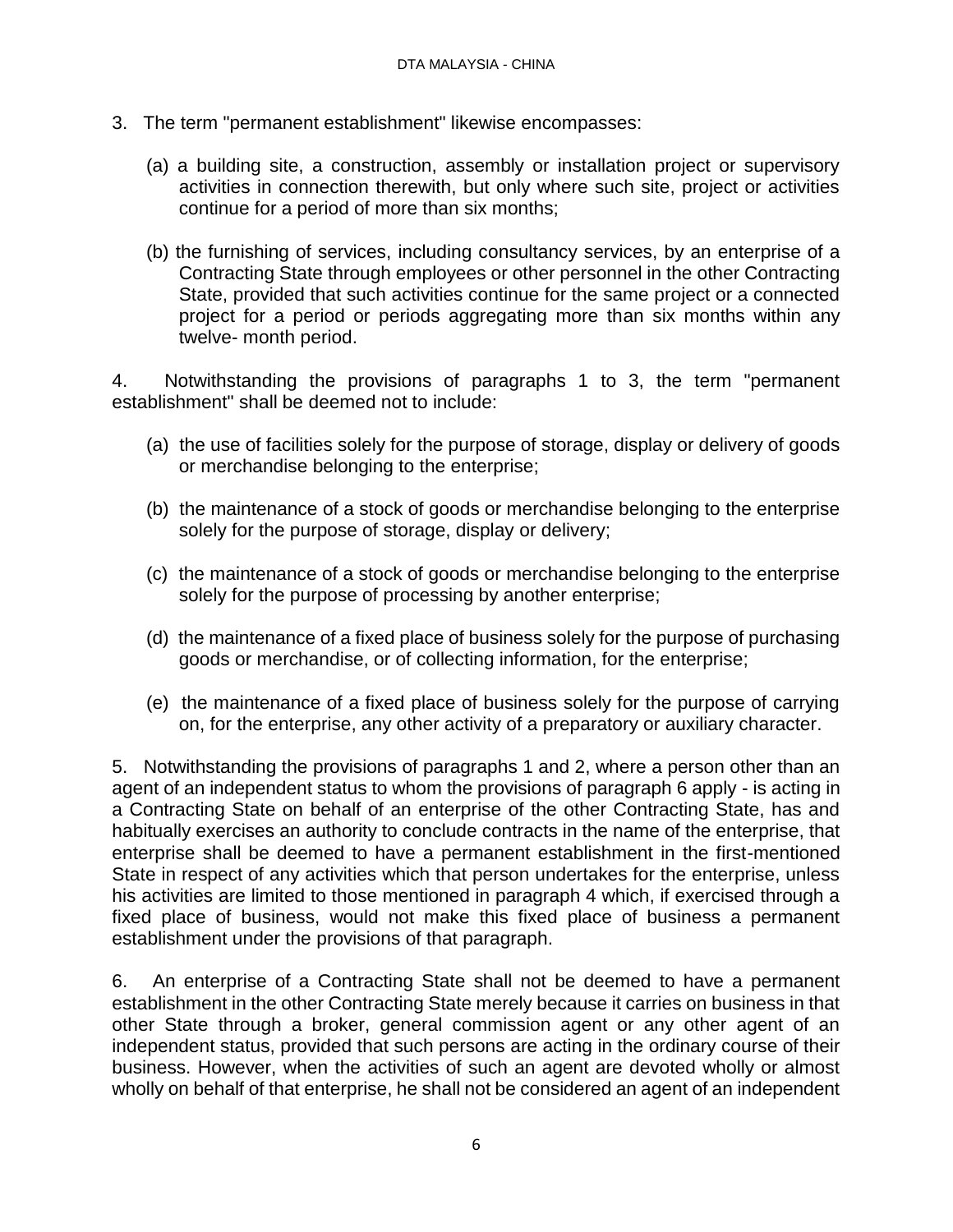status within the meaning of this paragraphs.

7. The fact that a company which is a resident of a Contracting State controls or is controlled by a company which is a resident of the other Contracting State, or which carries on business in that other State (whether through a permanent establishment or otherwise), shall not of itself constitute either company a permanent establishment of the other.

## Article 6 **INCOME FROM IMMOVABLE PROPERTY**

1. Income derived by a resident of a Contracting State from immovable property situated in the other Contracting State may be taxed in that other State.

2. For the purposes of this Agreement, the term "immovable property" shall be defined in accordance with the laws of the Contracting State in which the property in question is situated. The term shall in any case include property accessory to immovable property, livestock and equipment used in agriculture and forestry, rights to which the provisions of general law respecting landed property apply, usufruct of immovable property and rights to variable or fixed payments as consideration for the working of, or the right to work, mineral deposits and other natural resources including timber or other forest produce. Ships and aircraft shall not be regarded as immovable property.

3. The provisions of paragraph 1 shall apply to income derived from the direct use, letting, or use in any other form of immovable property.

4. The provisions of paragraphs 1 and 3 shall also apply to the income from immovable property of an enterprise and to income from immovable property used for the performance of independent personal services.

## Article 7 **BUSINESS PROFITS**

1. The profits of an enterprise of a Contracting State shall be taxable only in that State unless the enterprise carries on business in the other Contracting State through a permanent establishment situated therein. If the enterprise carries on business as aforesaid, the profits of the enterprise may be taxed in the other State but only so much of them as is attributable to that permanent establishment.

2. Subject to the provisions of paragraph 3, where an enterprise of a Contracting State carries on business in the other Contracting State through a permanent establishment situated therein, there shall in each Contracting State be attributed to that permanent establishment the profits which it might be expected to make if it were a distinct and separate enterprise engaged in the same or similar activities under the same or similar conditions and dealing wholly independently with the enterprise of which it is a permanent establishment.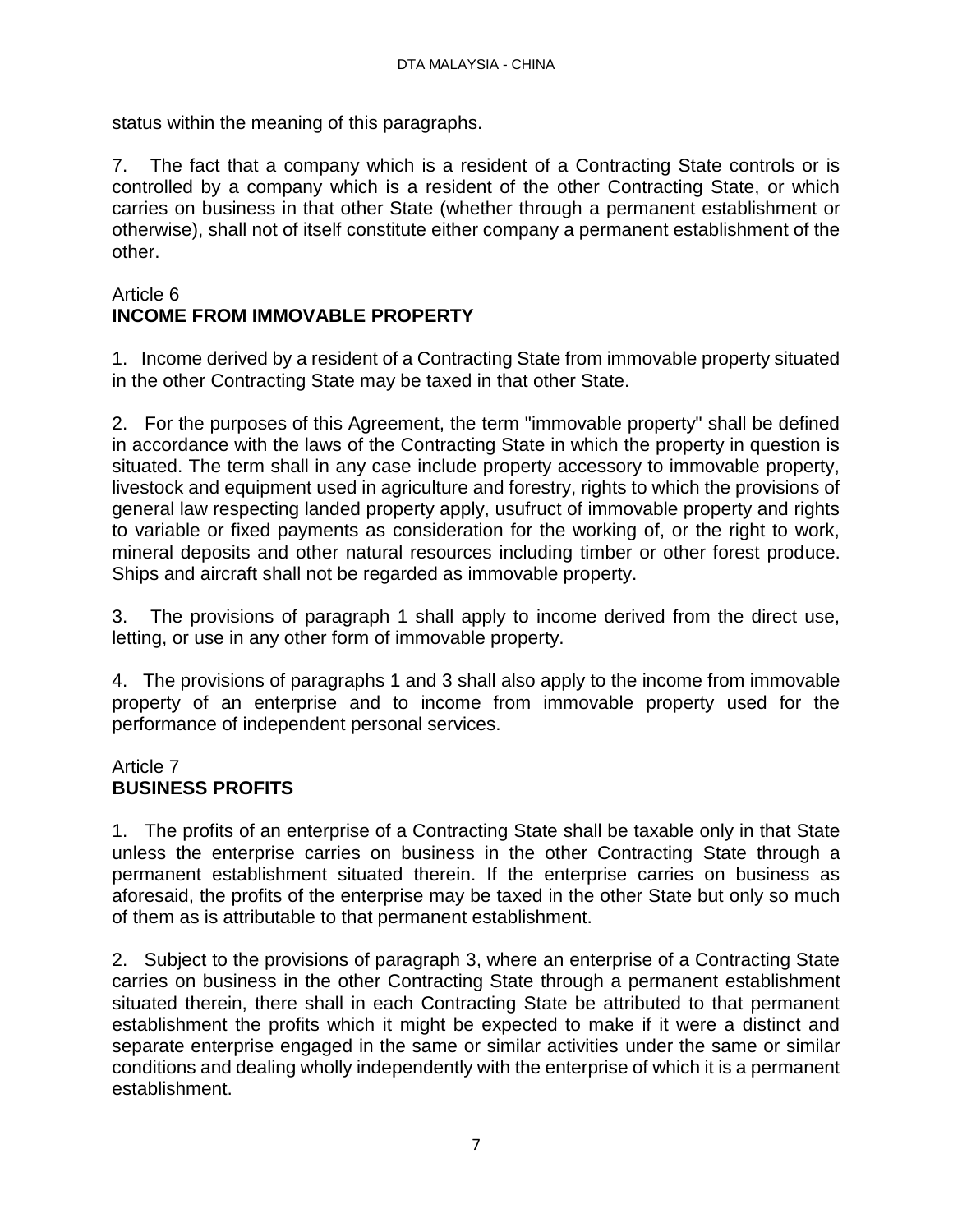3. In determining the profits of a permanent establishment, there shall be allowed as deductions expenses which are incurred for the purposes of the permanent establishment, including executive and general administrative expenses so incurred, whether in the State in which the permanent establishment is situated or elsewhere. However, no such deduction shall be allowed in respect of amount, if any, paid (otherwise than towards reimbursement of actual expenses) by the permanent establishment to the head office of the enterprise or any of its other offices, by way of royalties, fees or other similar payments in return for the use of patents or other rights, or by way of commission, for specific services performed or for management, or, except in the case of a banking enterprise, by way of interest on moneys lent to the permanent establishment. Likewise, no account shall be taken, in the determination of the profits of a permanent establishment, for amounts charged (otherwise than towards reimbursement of actual expenses), by the permanent establishment to the head office of the enterprise or any of its other offices, by way of royalties, fees or other similar payments in return for the use of patents or other rights, or by way of commission for specific services performed or for management, or, except in the case of a banking enterprise by way of interest on moneys lent to the head office of the enterprise or any of its other offices.

4. If the information available to the competent authority of a Contracting State is inadequate to determine the profits to be attributed to the permanent establishment of an enterprise, nothing in paragraph 2 shall affect the application of any law of that State relating to the determination of the tax liability of that permanent establishment by the exercise of a discretion or the making of an estimate of the profits to be taxed of that permanent establishment by the competent authority of the Contracting State, provided that the law shall be applied, so far as the information available to the competent authority permits, in accordance with the principle of this Article.

5. No profits shall be attributed to a permanent establishment by reason of the mere purchase by that permanent establishment of goods or merchandise for the enterprise.

6. For the purposes of paragraphs 1 to 5, the profits to be attributed to the permanent establishment shall be determined by the same method year by year unless there is good and sufficient reason to the contrary.

7. Where profits include items of income which are dealt with separately in other Articles of this Agreement, then the provisions of those Articles shall not be affected by the provisions of this Article.

# Article 8 **SHIPPING AND AIR TRANSPORT**

1. Profits derived by an enterprise of a Contracting State from the operation of aircraft in international traffic shall be taxable only in that State.

2. Income of an enterprise of one of the Contracting States derived from the other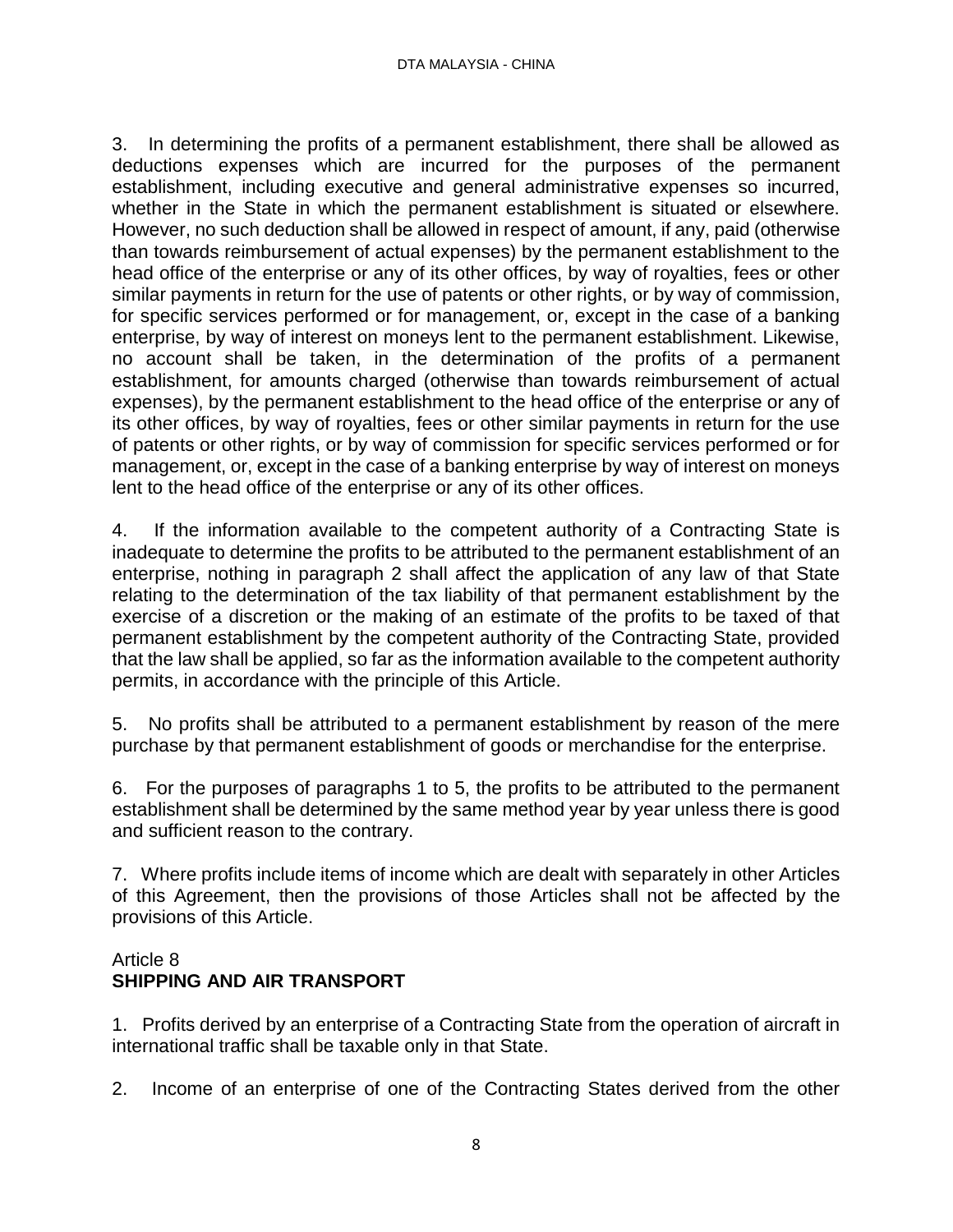Contracting State from the operation of ships in international traffic may be taxed in that other State, but the tax chargeable in that other State on such income shall be reduced by an amount equal to fifty per cent of such tax.

3. The provisions of paragraphs 1 and 2 shall also apply to profits from the participation in a pool, a joint business or an international operating agency.

## Article 9 **ASSOCIATED ENTERPRISES**

Where-

(a) an enterprise of a Contracting State participates directly or indirectly in the management, control or capital of an enterprise of a Contracting State and an enterprise of the other Contracting State; or

(b) the same persons participated directly or indirectly in the management, control or capital of an enterprise of a Contracting State and an enterprise of the other Contracting State, and in either case conditions are made or imposed between the two enterprises in their commercial or financial relations which differ from those which would be made between independent enterprises, then any profits which would, but for those conditions, have accrued to one of the enterprises, but, by reason of those conditions, have not so accrued, may be included in the profits of that enterprise and taxed accordingly.

## Article 10 **DIVIDENDS**

1. Dividends paid by a company which is a resident of a Contracting State to a resident of the other Contracting State may be taxed in that other State.

2. Dividends paid by a company which is a resident of China to a resident of Malaysia shall be taxed in China according to Chinese laws, but if the beneficial owner of the dividends is a resident of Malaysia the tax so charged shall not exceed 10 per cent of the gross amount of the dividends.

3. Dividends paid by a company which is a resident of Malaysia to a resident of China who is the beneficial owner thereof shall be exempt from any tax in Malaysia which is chargeable on dividends in addition to the tax chargeable in respect of the income of the company. Nothing in this paragraph shall affect the provisions of the Malaysian law under which the tax in respect of a dividend paid by a company which is a resident of Malaysia from which Malaysian tax has been, or has been deemed to be, deducted may be adjusted by reference to the rate of tax appropriate to the Malaysian year of assessment immediately following that in which the dividend was paid.

4. The term "dividends" as used in this Article means income from shares, or other rights, not being debt-claims, participating in profits, as well as income is subjected to the same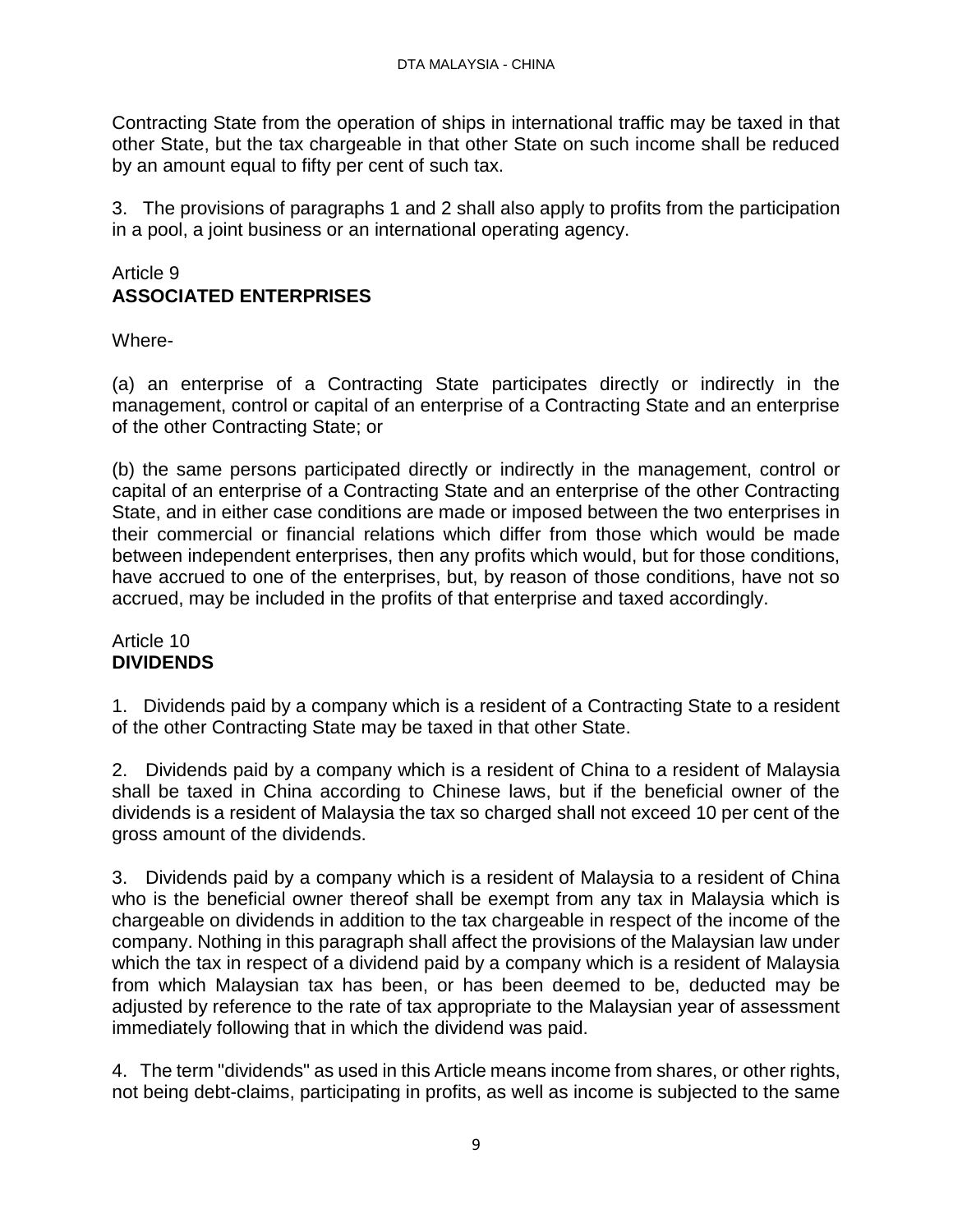taxation treatment as income from shares by the laws of the State of which the company making the distribution is a resident.

5. The provisions of paragraphs 1, 2 and 3 shall not apply if the beneficial owner of the dividends, being a resident of a Contracting State, carries on business in the other Contracting State of which the company paying the dividends is a resident, through a permanent establishment situated therein, and the holding in respect of which the dividends are paid is effectively connected with such permanent establishment. In such case the provisions of Article 7 shall apply.

6. Where a company which is a resident of a Contracting State derives profits or income from the other Contracting State, that other State may not impose any tax on the dividends paid by the company, except insofar as such dividends are paid to a resident of that other State or insofar as the holding in respect of which the dividends are paid is effectively connected with a permanent establishment situated in that other State, nor subject the company's undistributed profits to a tax on the company's undistributed profits, even if the dividends paid or the undistributed profits consist wholly or partly of profits or income arising in such other State.

## Article 11 **INTEREST**

1. Interest arising in a Contracting State and paid to a resident of the other Contracting State may be taxed in that other State.

2. However, such interest may also be taxed in the Contracting State in which it arises and according to the laws of that State, but if the recipient is the beneficial owner of the interest the tax so charged shall not exceed 10 per cent of the gross amount of the interest.

3. Notwithstanding the provisions of paragraph 2, interest to which a resident of China is beneficially entitled shall be exempt from Malaysian tax if the loan or other indebtedness in respect of which the interest is paid is an approved loan as defined in section 2(1) of the Income Tax Act, 1967 of Malaysia.

4. Notwithstanding the provisions of Paragraphs 2 and 3, the Government of a Contracting State shall be exempt from tax in the other Contracting State in respect of interest derived by the Government from that other State.

5. For the purposes of paragraph 4, the term "Government":

- (a) in the case of Malaysia means the Government of Malaysia and shall include:
	- (i) the governments of the States;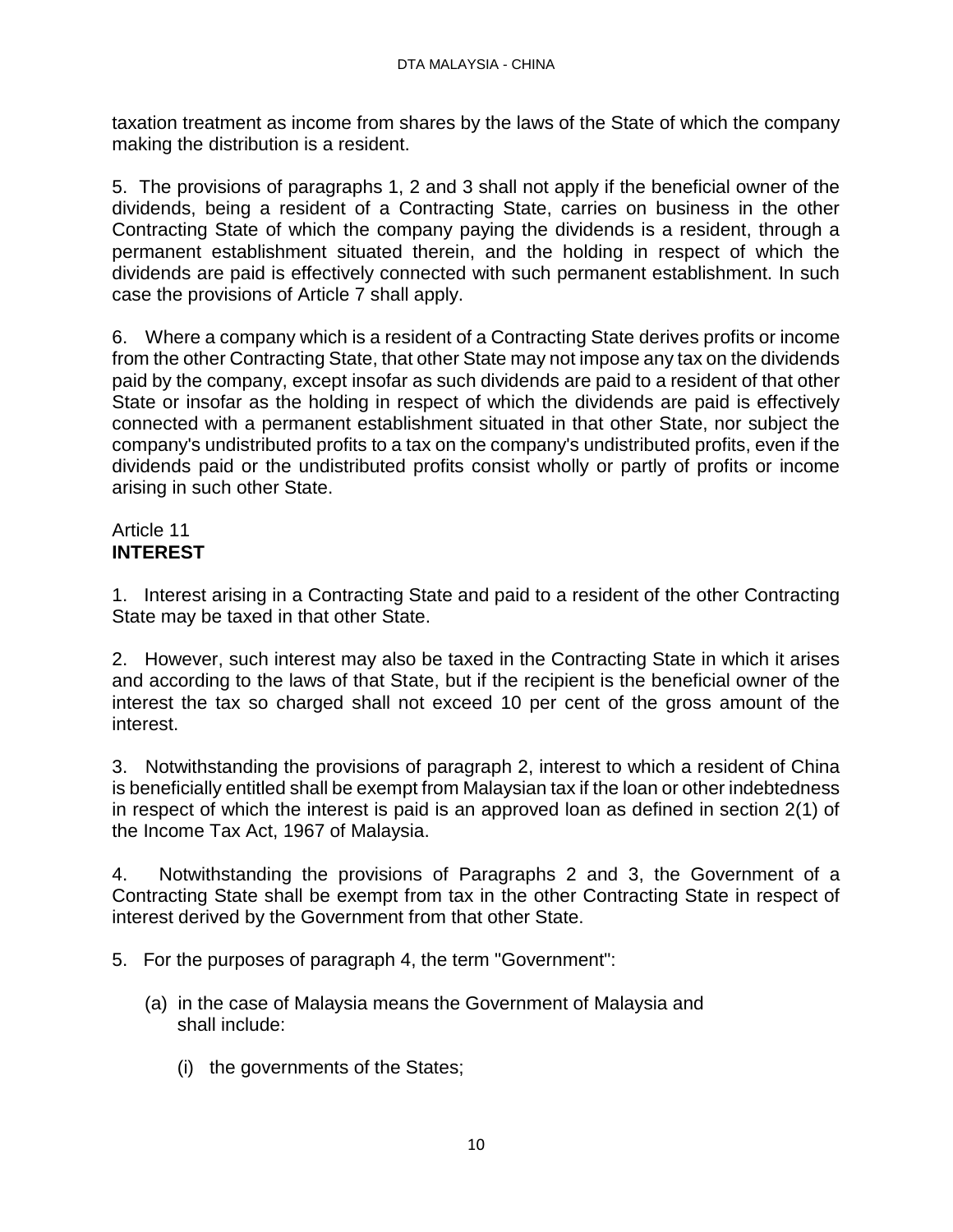- (ii) the local authorities;
- (iii) the Bank Negara Malaysia; and
- (iv) such institutions, the capital of which is wholly owned by the Government of Malaysia or the governments of the States, or the local authorities thereof, as may be agreed upon from time to time between the competent authorities of the Contracting States;
- (b) in the case of China means the Government of the People's Republic of China and shall include;
	- (i) the local government;
	- (ii) the People's Bank of China, the head office of Bank of China, and the China International Trust and Investment Corporation; and
	- (iii) such institutions, the capital of which is wholly owned by the Government of the People's Republic of China, as may be agreed upon from time to time between the competent authorities of the Contracting States.

6. The term "interest" as used in this Article means income from debt-claims of every kind, whether or not secured by mortgage and whether or not carrying a right to participate in the debtor's profits, and in particular, income from government securities and income from bonds or debentures.

7. The provisions of paragraphs 1, 2 and 3 shall not apply if the beneficial owner of the interest, being a resident of a Contracting State, carries on business in the other Contracting State in which the interest arises, through a permanent establishment situated therein, and the debt-claim in respect of which the interest is paid effectively connected with such permanent establishment. In such case the provisions of Article 7 shall apply.

8. Interest shall be deemed to arise in a Contracting State when the payer is the Government of that State, a political subdivision, a local authority thereof, or a resident of that State. Where, however, the person paying the interest, whether he is resident of a Contracting State or not, has in a Contracting State a permanent establishment in connection with which the indebtedness on which the interest is paid was incurred, and such interest is borne by such permanent establishment, then such interest shall be deemed to arise in the State in which the permanent establishment is situated.

9. Where, by reason of a special relationship between the payer and the beneficial owner or between both of them and some other person, the amount of the interest, having regard to the debt-claim for which it is paid, exceeds the amount which would have been agreed upon by the payer and the beneficial owner in the absence of such relationship, the provisions of this Article shall apply only to the last-mentioned amount. In such case, the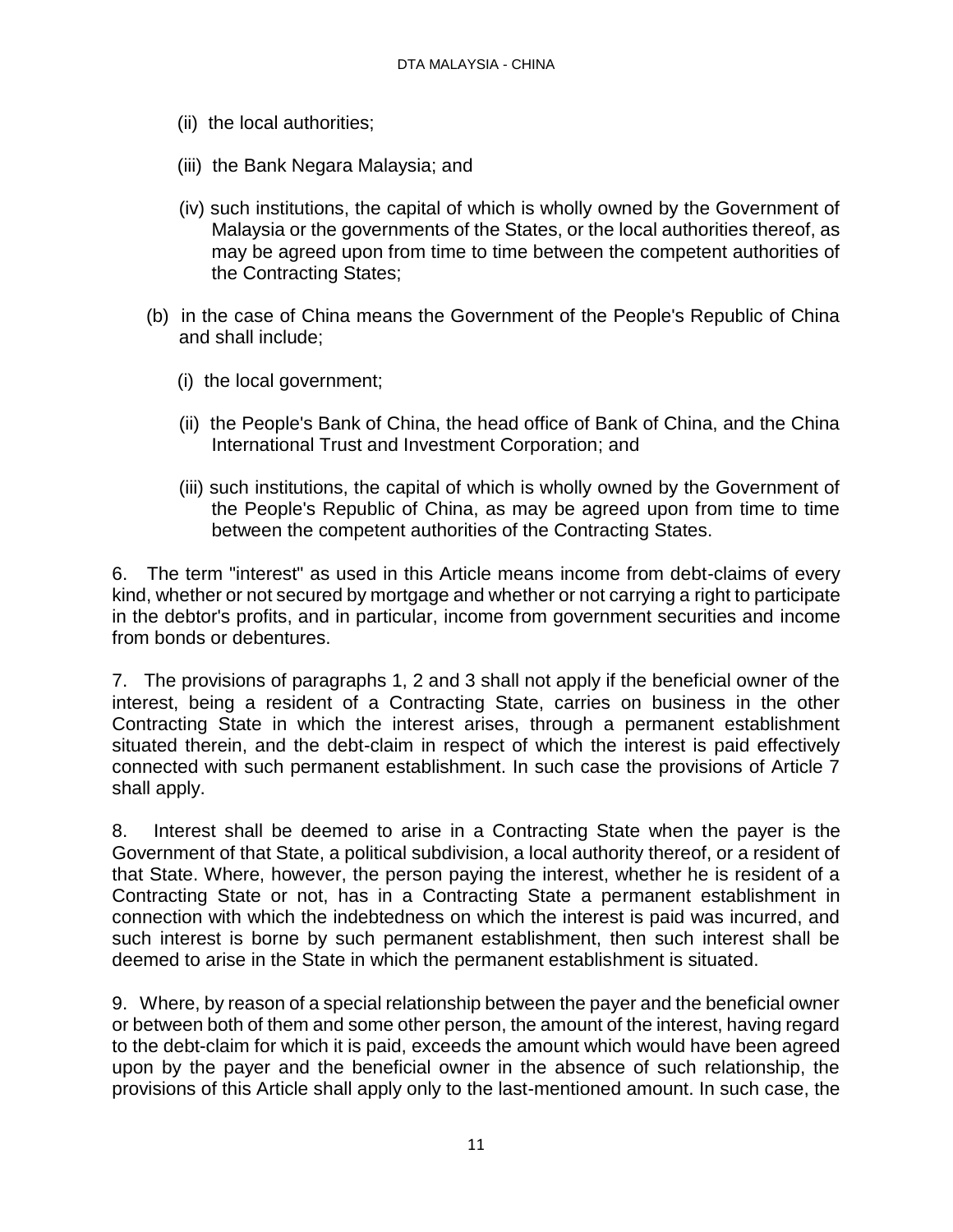excess part of the payments shall remain taxable according to the laws of each Contracting State, due regard being had to the other provisions of this Agreement.

## Article 12 **ROYALTIES**

1. Royalties arising in a Contracting State and paid to a resident of the other Contracting State may be taxed in that other State.

2. However, such royalties may also be taxed in the Contracting State in which they arise, and according to the laws of that State, but if the recipient is the beneficial owner of the royalties, the tax so charged shall not exceed:

- (a) 10 per cent of the gross amount of the royalties referred to in paragraph 3(a);
- (b) 15 per cent of the gross amount of the royalties referred to in paragraph 3(b);

3. The term "royalties" as used in this Article means payments of any kind received as a consideration for:

- (a) the use of, or the right to use, any patent, know how, trade mark, design or model, plan, secret formula or process, copyright of any scientific work, or for the use of, or the right to use, industrial, commercial, or scientific equipment, or for information concerning industrial, commercial or scientific experience;
- (b) the use of, or the right to use any copyright of literary or artistic work including cinematograph films, or tapes for radio or television broadcasting.

4. The provisions of paragraphs 1 and 2 shall not apply if the beneficial owner of the royalties, being a resident of a Contracting State, carries on business in the other Contracting State in which the royalties arise, through a permanent establishment situated therein, and the right or property in respect of which the royalties are paid is effectively connected with such permanent establishment. In such case the provisions of Article 7 shall apply.

5. Royalties shall be deemed to arise in a Contracting State when the payer is the Government of that State, a political subdivision, a local authority thereof, or a resident of that State. Where, however, the person paying the royalties, whether he is a resident of a Contracting State or not, has in a Contracting State a permanent establishment in connection with which the liability to pay the royalties was incurred, and such royalties are borne by such permanent establishment, then such royalties shall be deemed to arise in the Contracting State in which the permanent establishment is situated.

6. Where, by reason of a special relationship between the payer and the beneficial owner or between both of them and some other person, the amount of the royalties, having regard to the use, right or information for which they arepaid, exceeds the amount which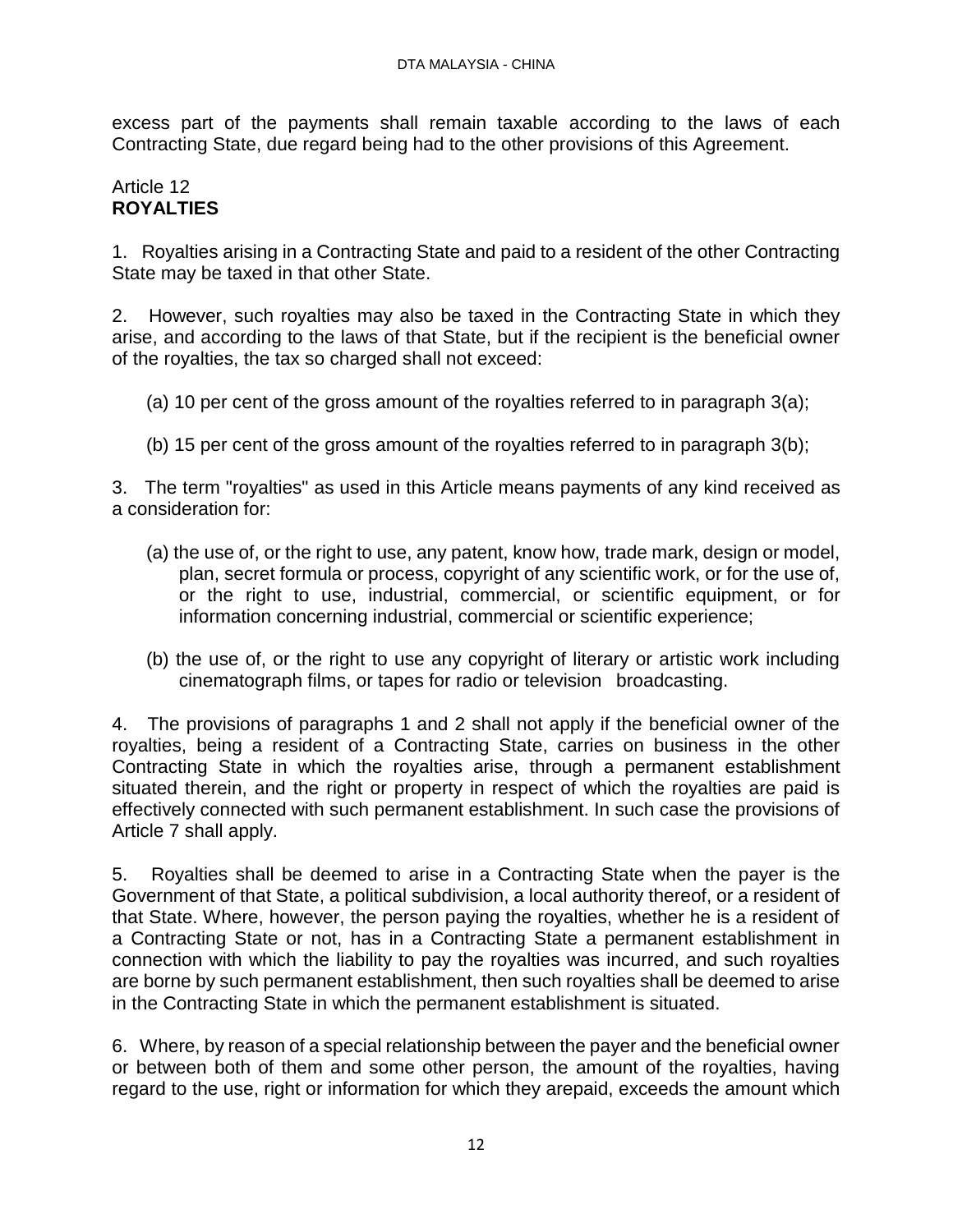have been agreed upon by the payer and the beneficial owner in the absence of such relationship, the provisions of this Article shall apply only to the last-mentioned amount. In such case, the excess part of the payments shall remain taxable according to the laws of each Contracting State, due regard being had to the other provisions of this Agreement.

7. Royalties derived by a resident of China which are subjected to film hire duty under the Cinematograph Film-Hire Duty Act in Malaysia shall not be liable to Malaysian tax to which this Agreement applies.

#### Article 13 **GAINS FROM THE ALIENATION OF PROPERTY**

1. Gains derived by a resident of a Contracting State from the alienation of immovable property referred to in paragraph 2 of Article 6 and situated in the other Contracting State may be taxed in that other State.

2. Gains from the alienation of movable property forming part of the business property of a permanent establishment which an enterprise of a Contracting State has in the other Contracting State or of movable property available to a resident of a Contracting State in the other Contracting State for the purpose of performing independent personal services, including such gains from the alienation of such a permanent establishment (alone or together with the whole enterprise) may be taxed in that other State.

3. Gains from the alienation of ships or aircraft operated in international traffic and movable property, pertaining to the operation of such ships or aircraft shall be taxable only in the State of which the enterprise is a resident.

4. Gains from the alienation of shares of the capital stock of a company, the principal property of which consists directly or indirectly principally of immovable property situated in a Contracting State may be taxed in that State. Gains from the alienation of an interest in a partnership or a trust, the property of which consists principally of immovable property situated in a Contracting State.

5. Gains derived by a resident of a Contracting State from the alienation of any property other than that referred to in paragraphs 1 to 4 and arising in the other Contracting State may be taxed in that other State.

## Article 14 **INDEPENDENT PERSONAL SERVICES**

1. Income derived by a resident of a Contracting State in respect of professional services or other activities of an independent character shall be taxable only in that State except in one of the following circumstances, when such income may also be taxed in the other Contracting State:

(a) if his stay in the other State is for a period or periods amounting to or exceeding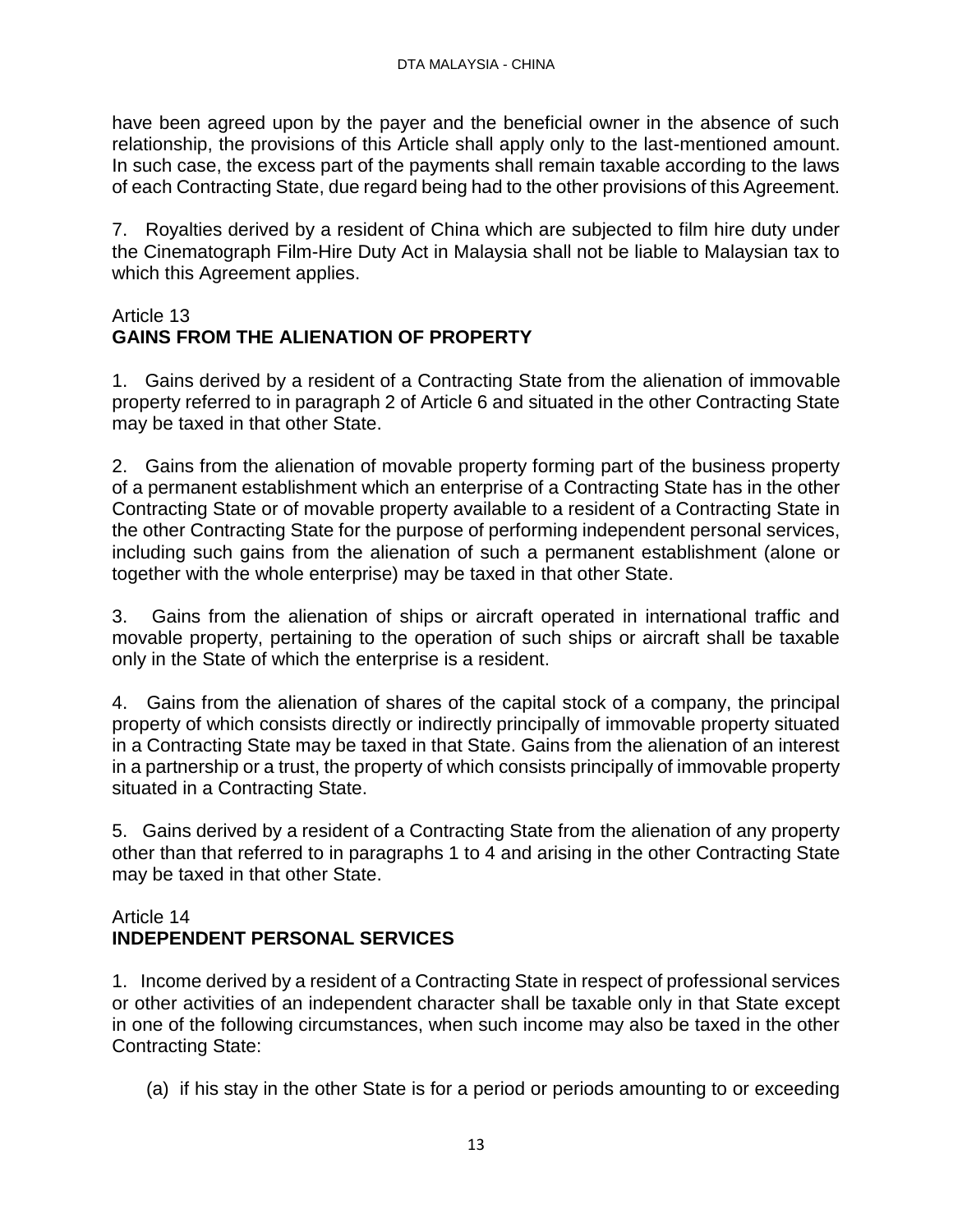in the aggregate 183 days in the calendar year concerned;

(b) if the remuneration for his services in the State is either derived from residents of that State or borne by a permanent establishment which a person not resident in that State has in that State and which, in either case exceeds US\$4000 or the equivalent in Malaysian ringgit or the equivalent in Chinese RMB in the calendar year concerned, notwithstanding that his stay in that State is for a period or periods amounting to less than 183 days during that calendar year.

2. The term "professional services" includes especially independent scientific, literary, artistic, educational or teaching activities as well as the independent activities of physicians, lawyers, engineers, architects, dentists and accountants.

## Article 15 **DEPENDENT PERSONAL SERVICES**

1. Subject to the provisions of Articles 16, 17, 18, 19, 20 and 21, salaries, wages and other similar remuneration derived by a resident of a Contracting State in respect of an employment shall be taxable only in that State unless the employment is exercised in the other Contracting State. If the employment is so exercised, such remuneration as is derived therefrom may be taxed in that other State.

2. Notwithstanding the provisions of paragraph I, remuneration derived by a resident of a Contracting State in respect of an employment exercised in the other Contracting State shall be taxable only in the first-mentioned State if:

- (a) the recipient is present in the other Contracting State for a period or periods not exceeding in aggregate 183 days in the calendar year concerned; and
- (b) the remuneration is paid by, or on behalf of, an employer who is not a resident of the other Contracting State; and
- (c) the remuneration is not borne by a permanent establishment which the employer has in the other Contracting State.

3. Notwithstanding the preceding provisions of this Article, remuneration derived in respect of an employment exercised aboard a ship or aircraft operated in international traffic, may be taxed in the Contracting State of which the enterprise is a resident.

## Article 16 **DIRECTORS' FEE**

1. Directors' fees and similar payments derived by a resident of a Contracting State in his capacity as a member of the board of directors of a company which is a resident of the other Contracting State, may be taxed in that other State.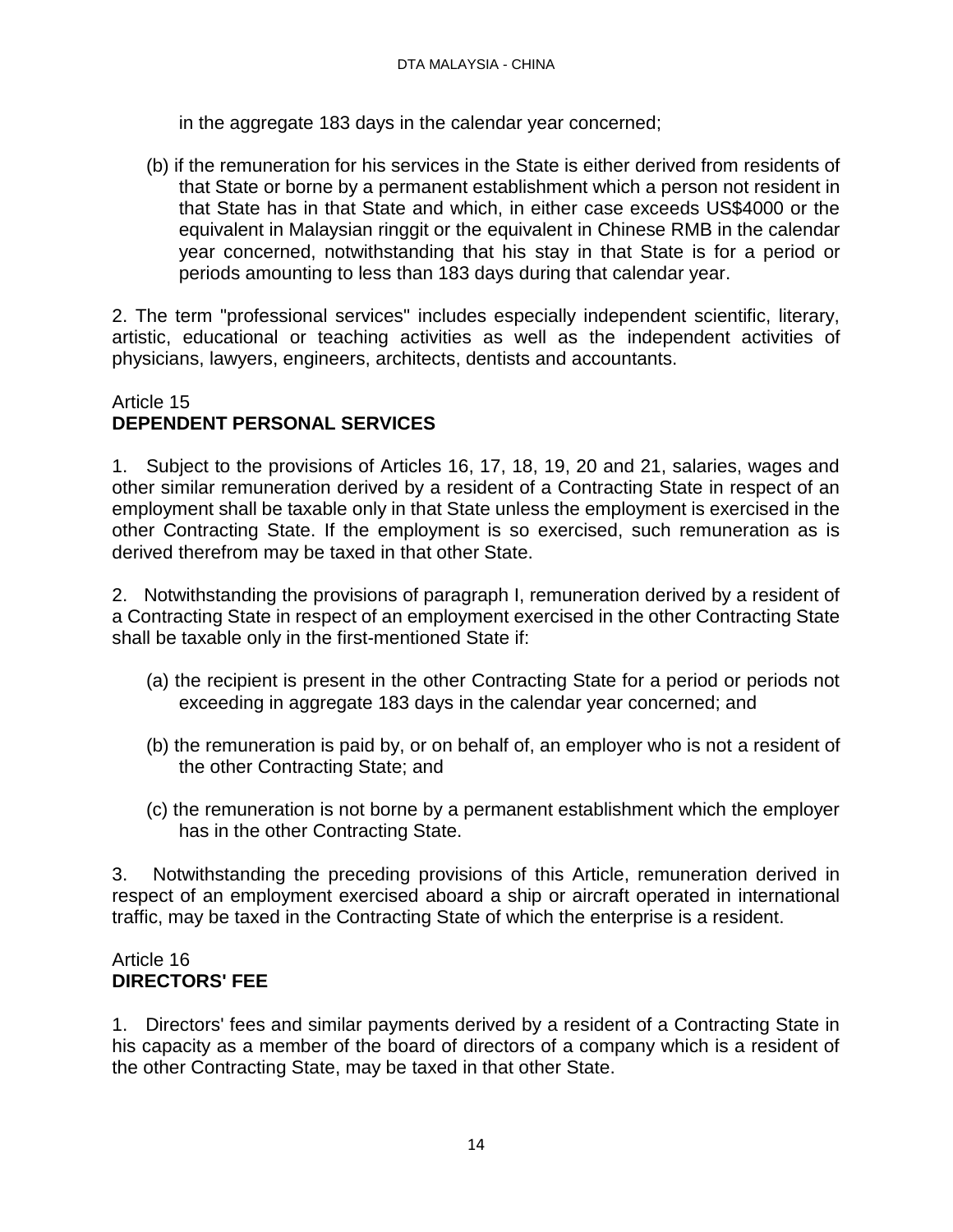## Article 17 **ARTISTES AND ATHLETES**

1. Notwithstanding the provisions of Articles 14 and 15, income derived by a resident of a Contracting State as an entertainer, such as a theater, motion picture, radio or television artiste, or a musician, or as an athlete, from his personal activities as such exercised in the other Contracting State, may be taxed in that other State.

2. Where income in respect of personal activities exercised by an entertainer or an athlete in his capacity as such accrues not to the entertainer or athlete himself but to another person, that income may, notwithstanding the provisions of Articles 7, 14 and 15, be taxed in the Contracting State in which the activities of the entertainer or athlete are exercised.

3. Notwithstanding the provisions of paragraphs 1 and 2, income derived by entertainers or athletes who are resident of a Contracting State from the activities exercised in the other Contracting State under a plan of cultural exchange between the Governments of the both Contracting States shall be exempt from tax in that other State.

## Article 18 **PENSIONS**

1. Subject to the provisions of paragraph 2 of Article 19, pensions and other similar remuneration or an annuity for past employment paid to a resident of a Contracting State shall be taxable only in that State.

2. Notwithstanding the provisions of paragraph 1, pensions paid and other similar payments made by the Government of a Contracting State or a local authority thereof under a public welfare scheme of the social security system of that State shall be taxable only in that State.

## Article 19 **GOVERNMENT SERVICE**

1. (a) Remuneration, other than a pension, paid by the Government of a Contracting State, or a political subdivision, or a local authority thereof to an individual in respect of services rendered to the Government of that State, a political subdivision, or a local authority thereof shall be taxable only in that State.

(b) However, such remuneration shall be taxable only in the other Contracting State if the services are rendered in that other State and the individual is a resident of that other State who:

- (i) is a national of that other State; or
- (ii) did not become a resident of that other State solely for the purpose of rendering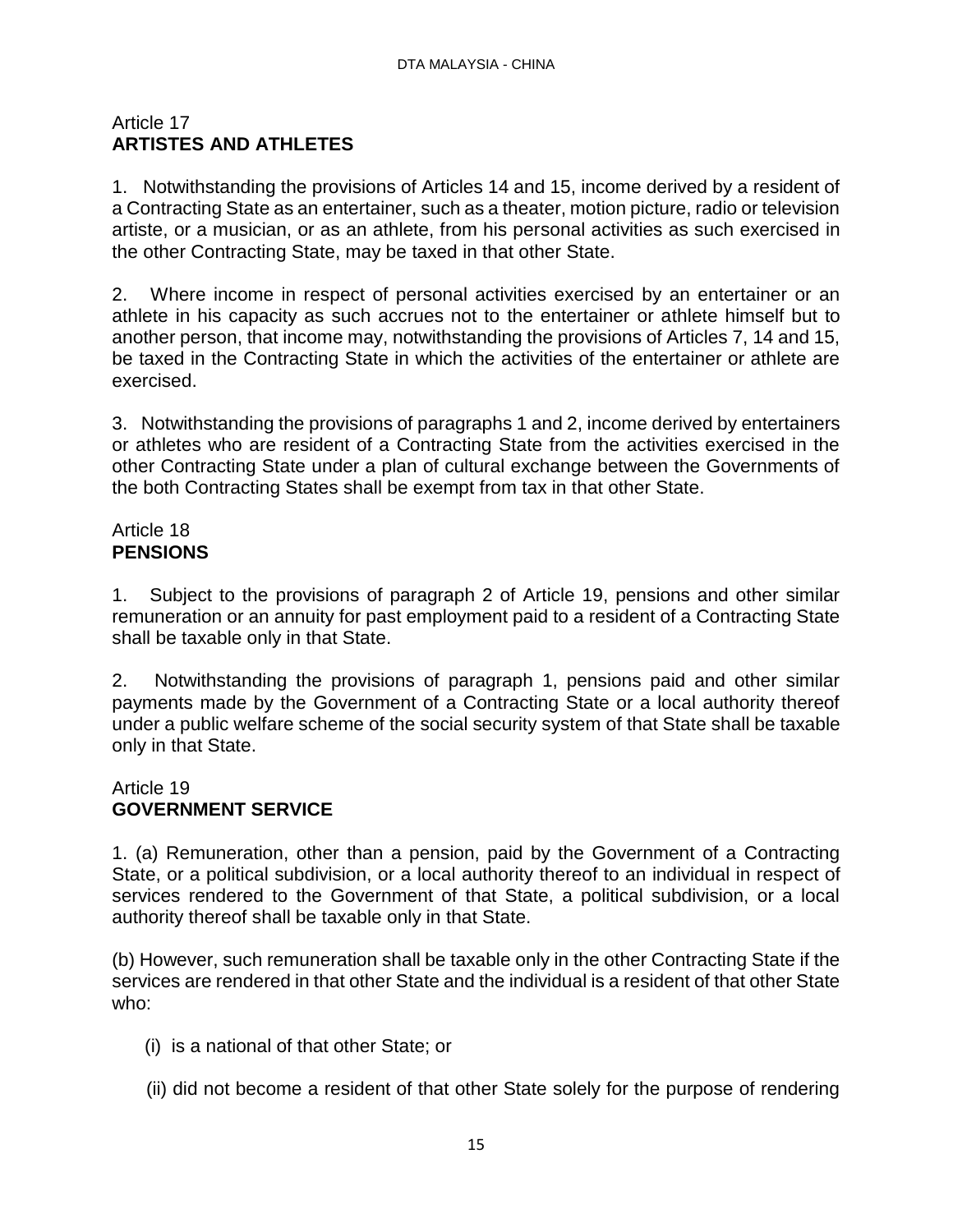## the services.

2. (a) Any pension paid by, or out of funds created by, the Government of a Contracting State, a political subdivision, or a local authority thereof to an individual in respect of services rendered to the Government of that State, a political subdivision, or a local authority thereof shall be taxable only in that State.

(b) However, such pension may be taxable in the other Contracting State if the individual is a resident of, and a national of, that other State.

3. The provisions of Articles 15, 16, 17 and 18 shall apply to remuneration and pensions in respect of services rendered in connection with a business carried on by the Government of a Contracting State, a political subdivision, or local authority thereof.

## Article 20 **TEACHERS AND RESEARCHERS**

1. An individual who is a resident of a Contracting State immediately before making a visit to the other Contracting State and who, at the invitation of any university, college, school or other similar educational institution or scientific research institution visits that other State for a period not exceeding three years solely for the purpose of teaching or research or both at such educational institution or scientific research institution shall be exempt from tax in that other State on any remuneration for such teaching or research which is subject to tax in the first-mentioned State.

2. This Article shall not apply to income from research if such research is undertaken primarily for the private benefit of a specific person or persons.

## Article 21 **STUDENTS AND TRAINEES**

An individual who is a resident of a Contracting State immediately before making a visit to the other Contracting State and is temporarily present in the other State solely:

- (a) as a student at a recognized university, college, school or other similar recognised educational institution in that other State;
- (b) as a business or technical apprentice; or
- (c) as a recipient of a grant, allowance or award for the primary purpose of study, research or training from the government of either State or from a scientific, educational, literary or charitable organisation or under a technical assistance programme entered into by the Government of either State, shall be exempt from tax in that other State on:
	- (i) all remittances from abroad for the purposes of his maintenance, education, study, research or training;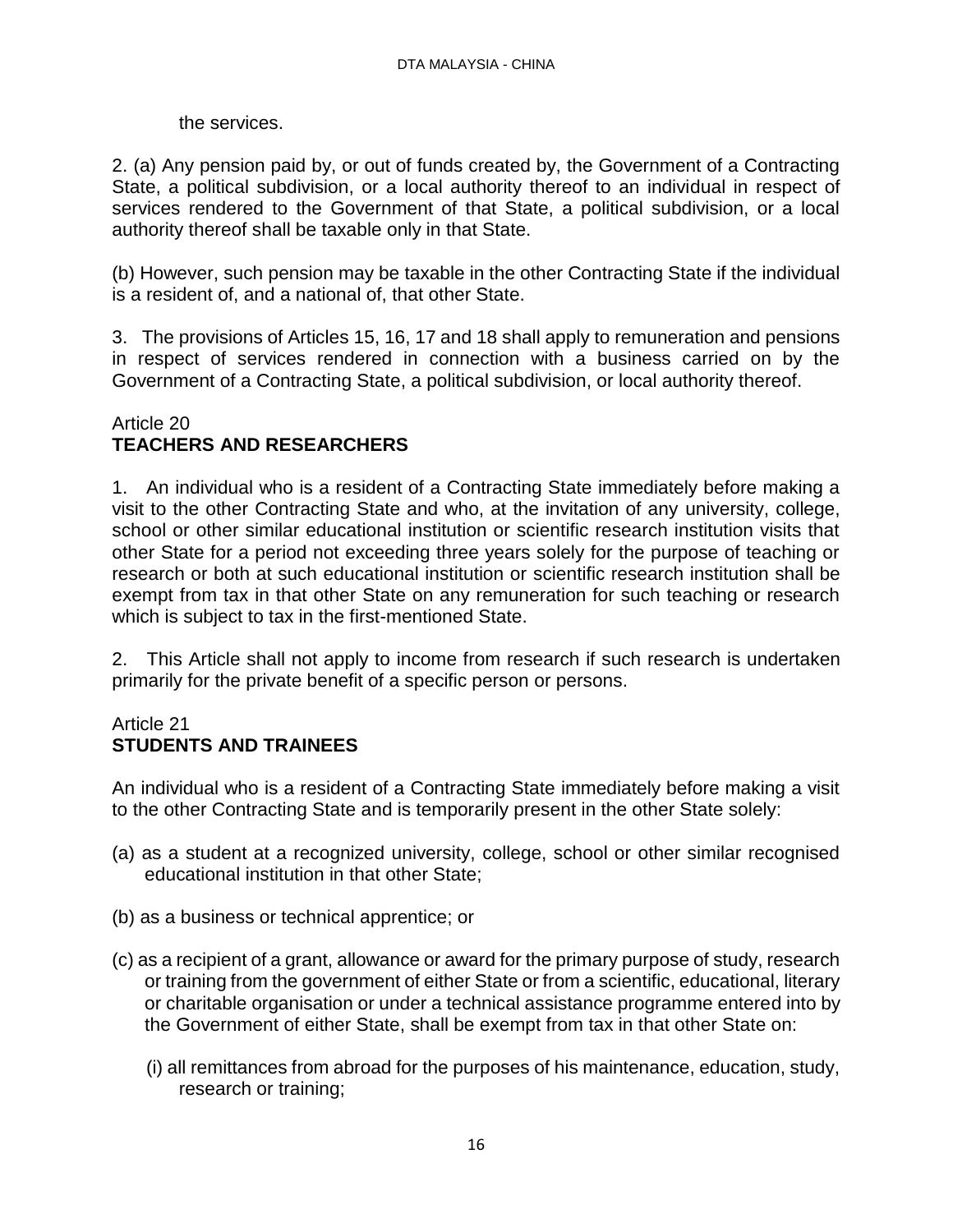- (ii) the amount of such grant, allowance or award; and
- (iii) any remuneration not exceeding US\$2000 or the equivalent in Malaysian ringgit or the equivalent in Chinese RMB per calendar year in respect of services in that other State provided the services are performed in connection with his study, research or training or are necessary for the purposes of his maintenance.

## Article 22 **OTHER INCOME**

1. Items of income of a resident of a Contracting State, wherever arising, not dealt with in the foregoing Articles of this Agreement shall be taxable only in that State.

2. The provisions of paragraph 1 shall not apply to income, other than income immovable property as defined in paragraph 2 of Article 6, if the recipient of such income, being a resident of a Contracting State, carries on business in the other Contracting State through a permanent establishment situated therein, and the right or property in respect of which the income is paid effectively connected with such permanent establishment. In such case the provisions of Article 7 shall apply.

3. Notwithstanding the provisions of paragraphs 1 and 2, items of income of a resident of a Contracting State not dealt with in the foregoing Articles of this Agreement and arising in the other Contracting State may be taxed in that other State.

## Article 23 **ELIMINATION OF DOUBLE TAXATION**

- 1. In China, double taxation shall be eliminated as follows:
	- (a) where a resident of China derives income from Malaysia the amount of Malaysian tax payable on that income in Malaysia in accordance with the provisions of this Agreement, may be credited against the Chinese tax imposed on that resident. The amount of credit, however, shall not exceed the amount of the Chinese tax on that income computed in accordance with the taxation laws and regulations of China.
	- (b) where the income derived from Malaysia is a dividend paid by a company which is a resident of Malaysia to a company which is a resident of China and which owns not less than 10 per cent of the shares of the company paying the dividend, the credit shall take into account the Malaysian tax payable by the company paying the dividend in respect of its income.

2. For the purposes of paragraph 1, the term "Malaysian tax payable" shall be deemed to include Malaysian tax which would, under the laws of Malaysia and in accordance with this Agreement, have been payable on: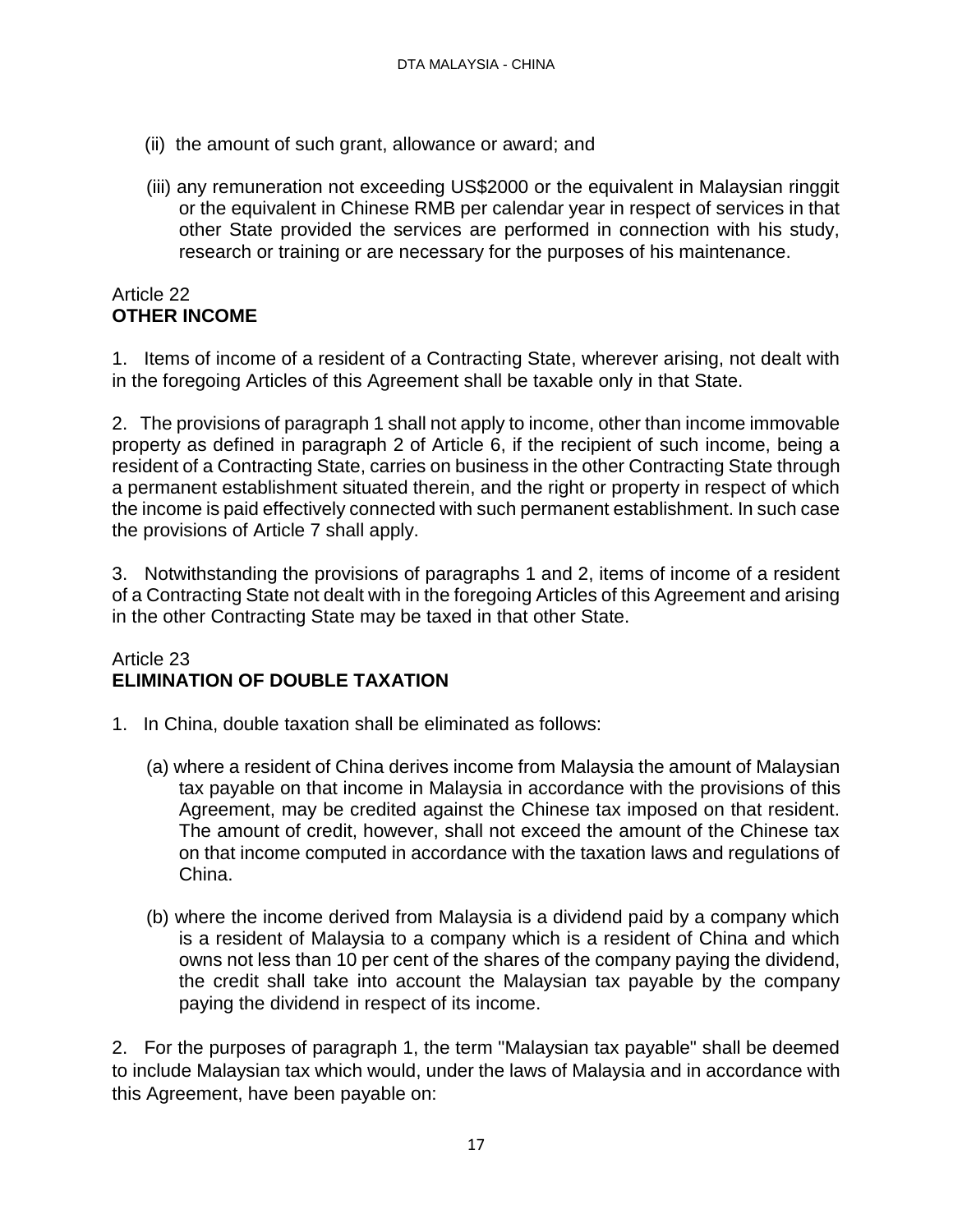- (a) any income derived from sources in Malaysia had the income not been taxed at a reduced rate or exempted from Malaysian tax in accordance with:
	- (i) sections 54A, 54B, 60A, 60B and Schedule 7A of the Income Tax Act 1967 of Malaysia; or
	- (ii) sections 21, 22, 26, 30KA and 30Q of the Investment Incentive Act 1968 of Malaysia, so far as they were in force on the date of signature of this Agreement; or
	- (iii) any other provisions which may subsequently be introduced in Malaysia in modification of, or in addition to, the investment incentives laws so far as they are agreed by the competent authorities of the Contracting States to be of a substantially similar character; and
- (b) interest to which paragraph 3 of Article 11 applies had that interest not been exempted from Malaysian tax in accordance with that paragraph.

3. Subject to the laws of Malaysia regarding the deduction of a credit against Malaysian tax of tax payable in any country other than Malaysia, the Chinese tax payable under the laws of China and in accordance with this Agreement by a resident of Malaysia in respect of income derived from China shall be allowed as a credit against Malaysian tax payable in respect of that income. Where such income is a dividend paid by a company which is a resident of China to a company which is a resident of Malaysia and which owns not less than 10 per cent of the voting shares of the company paying the dividend, the credit shall take into account the Chinese tax payable by that company in respect of its income out of which the dividend is paid. The credit shall not, however, exceed that part of the Malaysian tax, as computed before the credit is given, which is appropriate to such item of income.

4. For the purposes of the credit referred to in paragraph 3, the term "Chinese tax payable" shall be deemed to include the amount of Chinese tax which would have been paid if the Chinese tax had not been exempted, reduced or refunded in accordance with:

- (a) the provisions of Articles 5 and 6 of the Income Tax Law of China Concerning Joint Ventures Using Chinese and Foreign Investment and. the provisions of Article 3 of the detailed Rules and Regulations for the Implementation of the Income Tax Law of China Concerning Joint Ventures Using Chinese and Foreign Investment;
- (b) the provisions of Articles 4 and 5 of the Income Tax Law of China Concerning Foreign Enterprises; or
- (c) any other similar special incentive measures designed to promote economic development in China which are in existence or any other incentives measures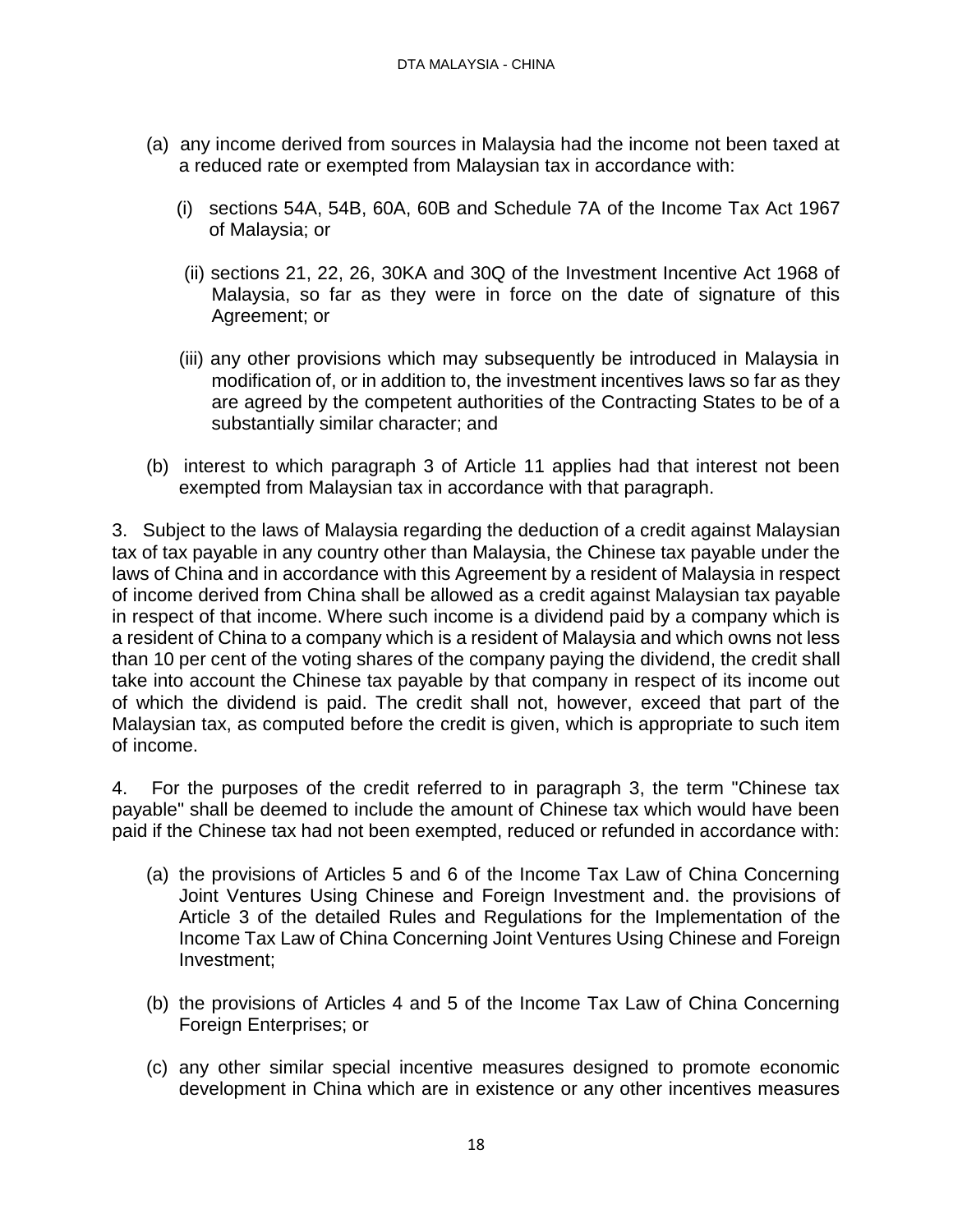which may be introduced in the laws of China on or after the date of signature of this Agreement, and which may be agreed upon by the competent authorities of the Contracting States.

#### Article 24 **NON-DISCRIMINATION**

1. The nationals of a Contracting State shall not be subjected in the other Contracting State to any taxation or any requirement connected therewith which is other or more burdensome than the taxation and connected requirements to which nationals of that other State in the same circumstances are or may be subjected.

2. The taxation on a permanent establishment which an enterprise of a Contracting State has in the other Contracting State shall not be less favourably levied in that other State than the taxation levied on enterprises of that other State carrying on the same activities.

3. Enterprises of a Contracting State, the capital of which is wholly or partly owned or controlled, directly or indirectly, by one or more residents of the other Contracting State, shall not be subjected in the first-mentioned State to any taxation or any requirement connected therewith which is other or more burdensome than the taxation and connected requirements to which other similar enterprises of that first-mentioned State are or may be subjected.

- 4. Nothing in this Article shall be construed as obliging:
	- (a) a Contracting State to grant to individuals who are resident of the other Contracting State any personal allowances, reliefs and reductions for tax purposes on account of civil status or family responsibilities which it grants to its own residents;
	- (b) Malaysia to grant to nationals of China not resident in Malaysia those personal allowances, reliefs and reductions for tax purposes which are by law available on the date of signature of this Agreement only to nationals of Malaysia who are not resident in Malaysia.

5. Nothing in this Article shall be construed so as to prevent either Contracting State from limiting to its nationals the enjoyment of tax incentives designed to promote economic development in that State.

#### Article 25

# **MUTUAL AGREEMENT PROCEDURE**

1. Where a resident of a Contracting State considers that the actions of one or both of the Contracting States result or will result for him in taxation not in accordance with the provisions of this Agreement, he may, irrespective of the remedies provided by the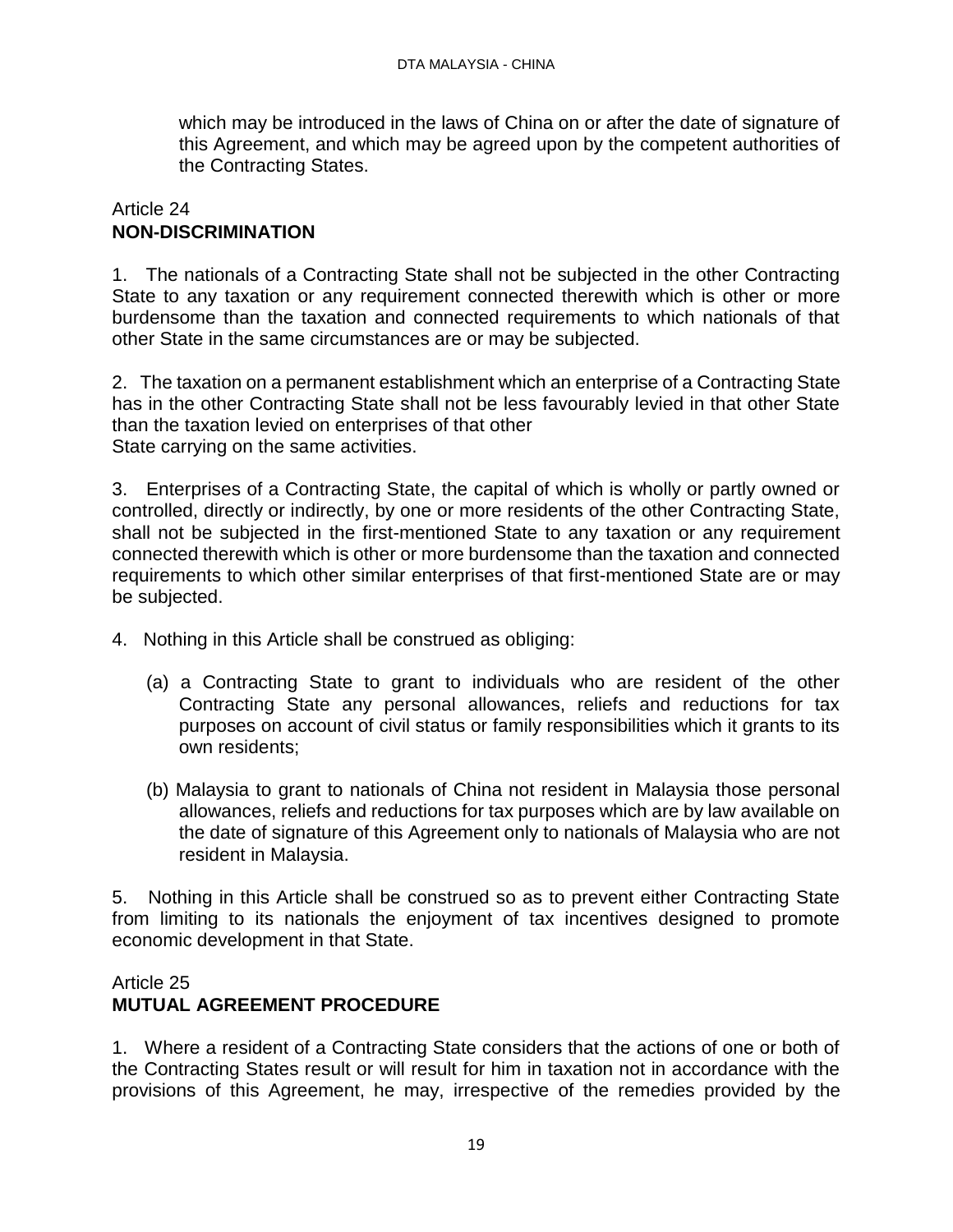domestic law of those States, present his case to the competent authority of the Contracting State of which he is a resident or, if his case comes under paragraph 1 of Article 24, to that of the Contracting State of which he is a national. The case must be presented within three years from the first notification of the action resulting in taxation not in accordance with the provisions of the Agreement.

2. The competent authority shall endeavour, if the objection appears to it to be justified and if it is not itself able to arrive at a satisfactory solution, to resolve the case by mutual agreement with the competent authority of the other Contracting State, with a view to the avoidance of taxation which is not in accordance with the provisions of this Agreement.

3. The competent authorities of the Contracting States shall endeavour to resolve by mutual agreement any difficulties or doubts arising as to the interpretation or application of the Agreement. They may also consult together for the elimination of double taxation in cases not provided for in this Agreement.

4. The competent authorities of the Contracting States may communicate with each other directly for the purpose of reaching an agreement in the sense of paragraphs 2 and 3. When it seems advisable for reaching agreement, representatives of the competent authorities of the Contracting States may meet together for an oral exchange of opinions.

## Article 26 **EXCHANGE OF INFORMATION**

1. The competent authorities of the Contracting State shall exchange such information as is necessary for carrying out the provisions of this Agreement, in particular for the prevention of evasion of taxes covered by this Agreement. Any information received by a Contracting State shall be treated as secret and shall be disclosed only to persons or authorities (including courts and administrative bodies) involved in the assessment or collection of, the enforcement or prosecution in respect of, or the determination of appeals in relation to, the taxes covered by the Agreement. Such persons or authorities shall use the information only for such purposes. They may disclose the information in public court proceedings or in judicial decisions.

2. In no case shall the provisions of paragraph 1 be construed so as to impose on a Contracting State the obligation:

- (a) to carry out administrative measures at variance with the laws and the administrative practice of that or of the other Contracting State;
- (b) to supply information which is not obtainable under the laws or in the normal course of the administration of that or of the other Contracting State;
- (c) to supply information which could disclose any trade, business, industrial, commercial or professional secret or trade process, or information, the disclosure of which would be contrary to public policy.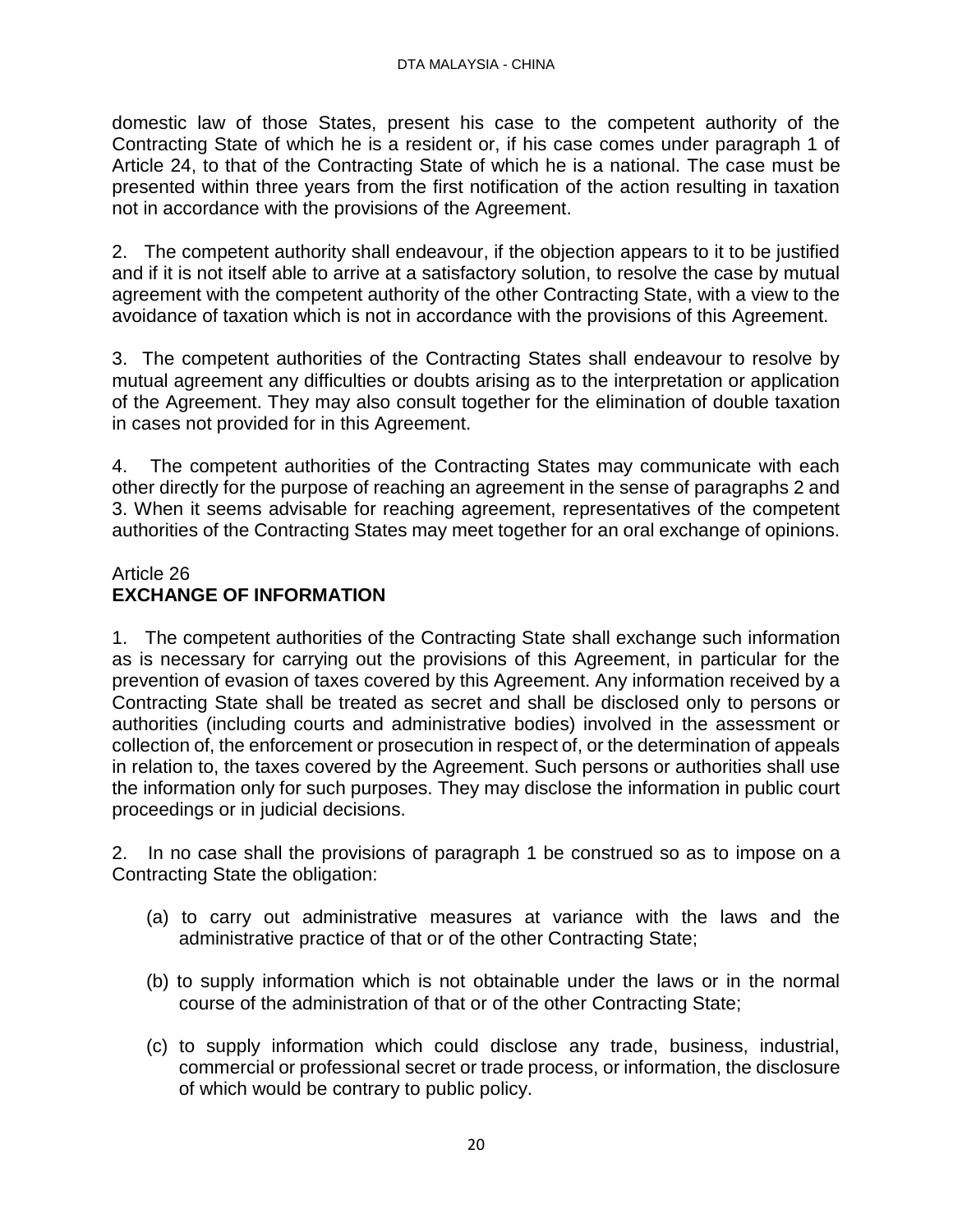# Article 27 **DIPLOMATIC AND CONSULAR OFFICERS**

Nothing in this Agreement shall affect the fiscal privileges of diplomatic or consular officers under the general rules of international law or under the provisions of special agreements.

## Article 28 **ENTRY INTO FORCE**

1. This Agreement shall enter into force on the thirtieth day after the date on which diplomatic notes indicating the completion of internal legal procedures necessary of this Agreement have been exchanged.

- 2. This Agreement shall have effect:
- (a) in China

as respects income derived during the taxable years beginning on or after the first day of January in the calendar year next following that in which this Agreement enters into force;

(b) in Malaysia:

as respects Malaysian tax for the year of assessment beginning on or after the first day of January in the second calendar year next following that in which this Agreement enters into force and subsequent years of assessment.

#### Article 29 **TERMINATION**

This Agreement shall continue in effect indefinitely but either of the Contracting States may, on or before the thirtieth day of June in any calendar year beginning after the expiration of a period of five years from the date of its entry into force, give to the other Contracting State, through the diplomatic channel, written notice of termination. In such event this Agreement shall cease to have effect:

(a) in China:

as respects income derived during the taxable years beginning on or after the first day of January in the calendar year next following that in which the notice of termination is given;

(b) in Malaysia: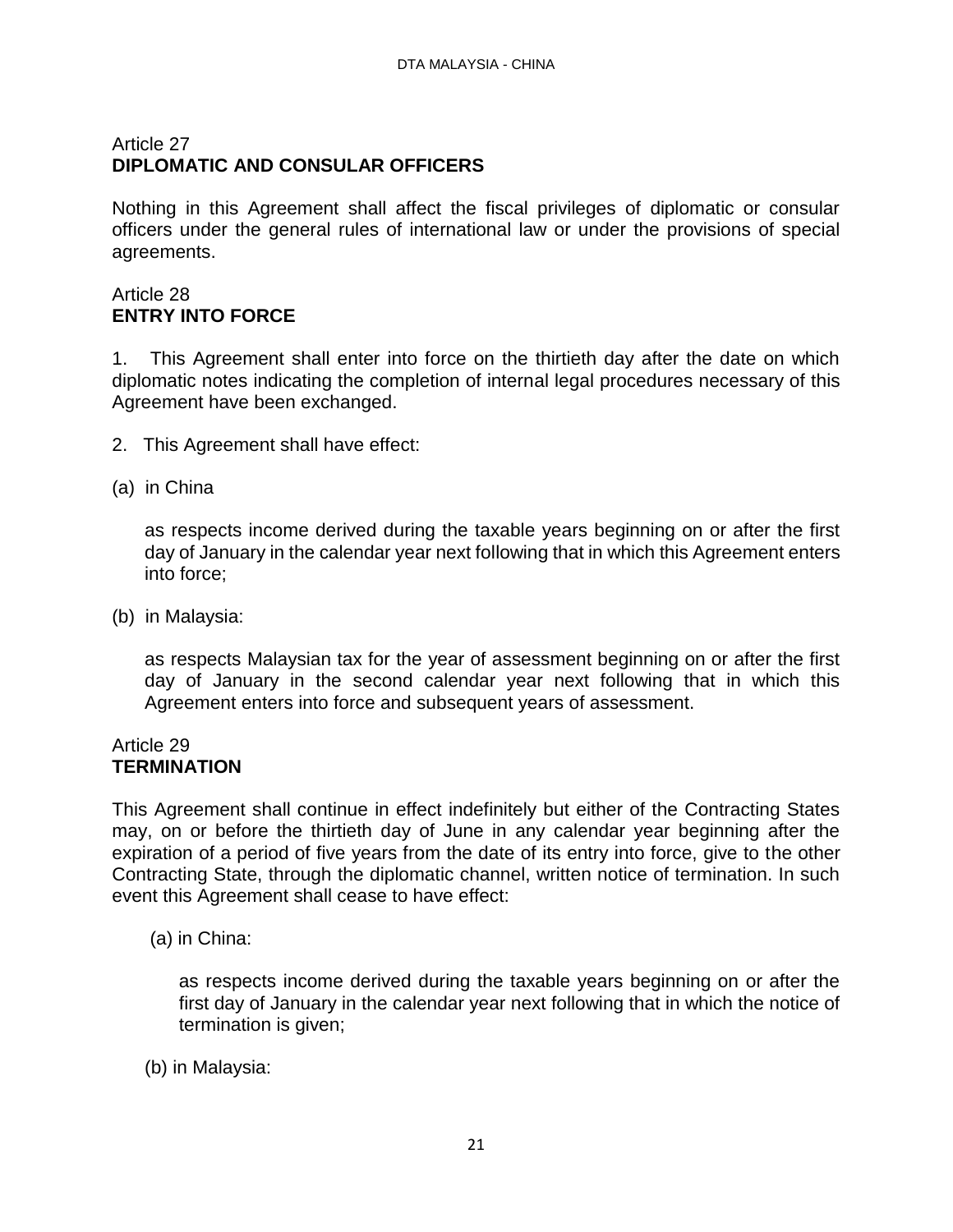as respects Malaysian tax for the year of assessment beginning on or after the first day of January in the second calendar year next following the year in which the notice of termination is given and subsequent years of assessment.

IN WITNESS whereof the undersigned, duly authorised thereto, by their respective Governments, have signed this Agreement.

DONE in duplicate at Beijing this 23rd day of November 1985 each in Bahasa Malaysia, Chinese and the English language, the three texts being equally authentic. In the event of there being a dispute in the interpretation and the application of this Agreement, the English text shall prevail.

## **PROTOCOL**

At the signing of the Agreement between the Government of Malaysia and the Government of the People's Republic of China for the Avoidance of Double Taxation and Prevention of Fiscal Evasion with respect to Taxes on Income (hereinafter referred to as "The Agreement"), both sides have agreed upon the following provisions which form an integral part of the Agreement.

1. In connection with Article 3 "General Definitions":

The term "person" in paragraph 1(e) includes any other body of persons which is treated as a person for tax purposes.

2. In connection with Article 8 "Shipping and Air Transport":

For the purpose of paragraph 2, the tax imposed by the other Contracting State shall be reduced by 100 per cent if, after the date of signature of this Agreement, Malaysia and China have entered into a Shipping Agreement with each other. The reduction shall be effective from the date the Shipping Agreement enters into force. The tax to be exempt means all taxes in relation to the operation of ships imposed, in Malaysia, by the Income Tax Act 1967 and the Supplementary Income Tax Act 1967 and, in China, by the Income Tax Act and the Industrial and Commercial Consolidated Tax Act.

3. In connection with Article 14 "Independent Personal Service":

Where a resident of Malaysia has a fixed base regularly available to him in China and is engaged in providing professional service or other independent activities, then the amount of income attributed to that fixed base may be taxed in China. Such regulation concerning taxes on the fixed base also applies in paragraphs 5 and 6 in Article 10, paragraphs 7 and 8 in Article 11, paragraphs 4 and 5 in Article 12, paragraph 2 in Article 13, paragraph 1(b) in Article 14, paragraph 2(c) in Article 15 and paragraph 2 in Article 22. The term "fixed base" in China means a fixed operating place where an individual is engaged in providing certain professional services.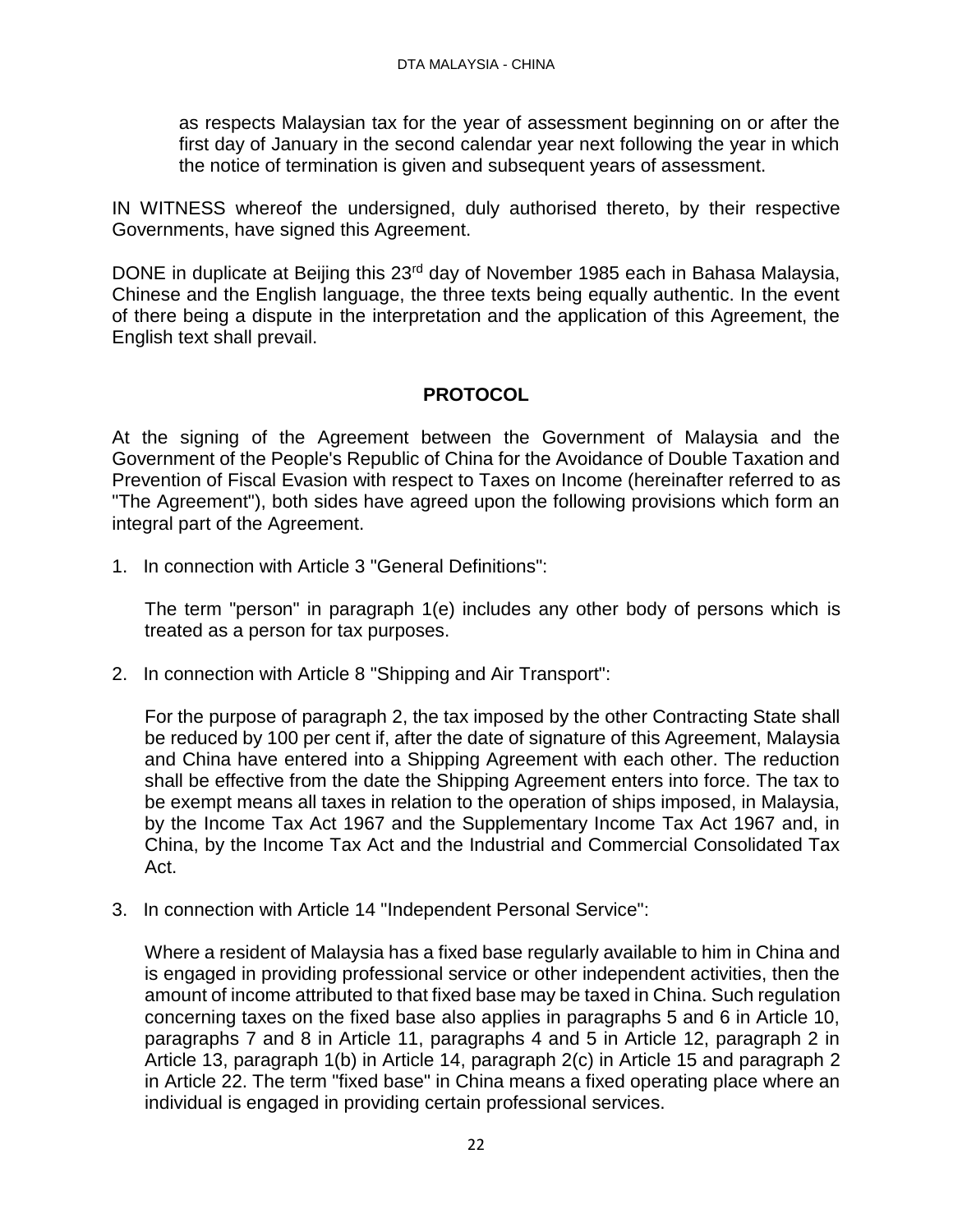4. In connection with Article 19 "Government Service":

Employees performing Government Service in Article 19 of the Agreement shall also include other personnel carrying on the function of Government (who in Malaysia include those employees working in statutory bodies) which is mutually recognised by the competent authorities of the Contracting States.

IN WITNESS whereof the undersigned, duly authorised thereto, by their respective Governments, have signed this Protocol.

DONE in duplicate at Beijing this 23<sup>rd</sup> day of November 1985, each in Bahasa Malaysia, Chinese and the English language, the three texts being equally authentic. In the event of there being a dispute in the interpretations, the English text shall prevail.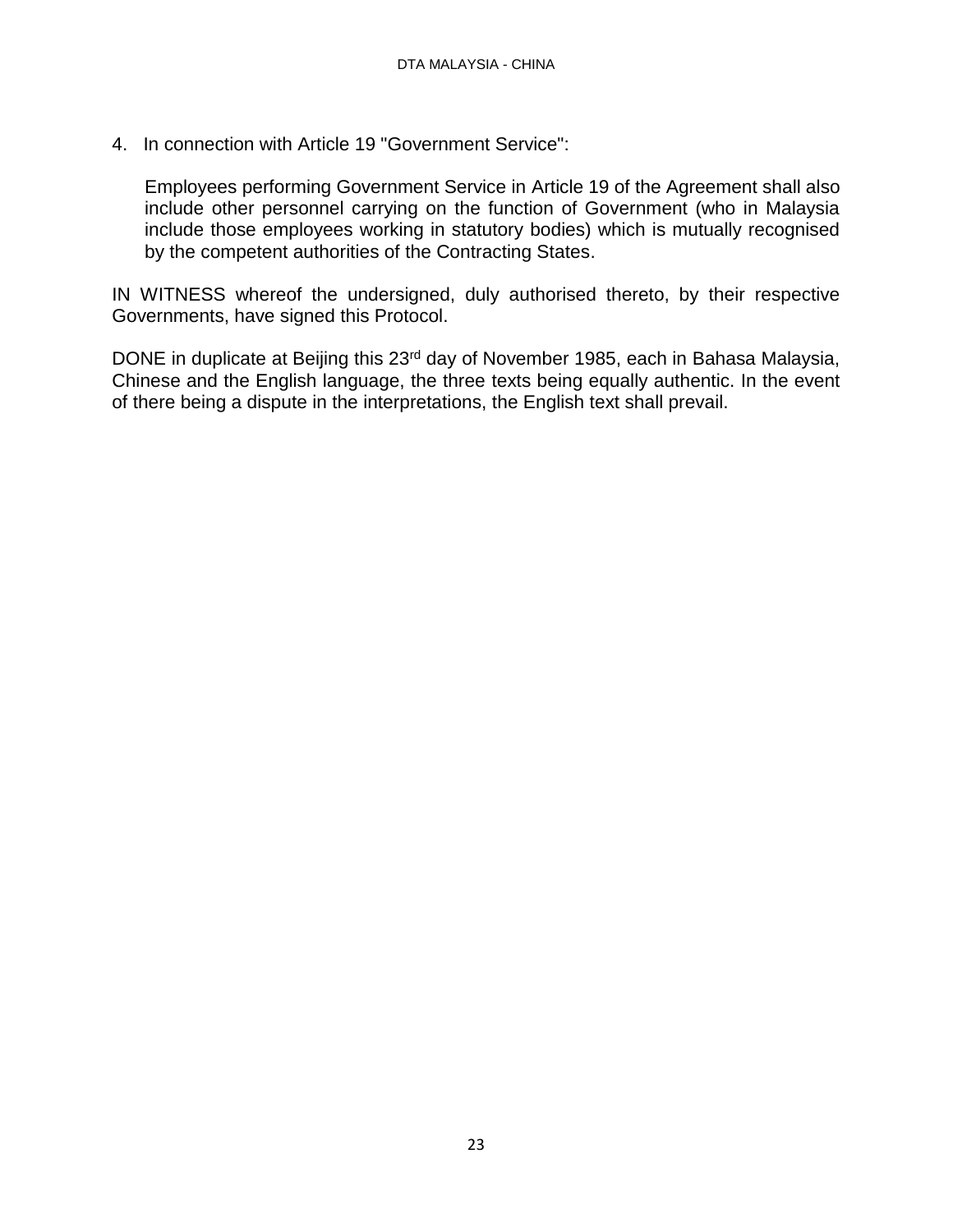<span id="page-23-0"></span>Signed : 5 June 2000.

#### **PROTOCOL AMENDING THE AGREEMENT BETWEEN THE GOVERNMENT OF MALAYSIA AND THE GOVERNMENT OF THE PEOPLE'S REPUBIC OF CHINA FOR THE AVOIDANCE OF DOUBLE TAXATION AND THE PREVENTION OF FISCAL EVASION WITH RESPECT TO TAXES ON INCOME SIGNED IN BEIJING ON 23 NOVEMBER 1985**

Further to the Agreement between the Government of Malaysia and the Government of the People's Republic of China for the Avoidance of Double Taxation and the Prevention of Fiscal Evasion with respect to Taxes on Income dated on 23 November 1985, both sides have agreed upon the following provisions which form an integral part of the said Agreement.

In connection with Article 8 "Shipping and Air Transport";

For the purpose of paragraph 1, the tax to be exempted means all taxes in relation to the operation of aircraft in international traffic imposed in Malaysia, by the Income Tax Act 1967 and the Supplementary Income Tax Act 1967, and any tax similar to the business tax in China which may be imposed in Malaysia after signing of the Protocol; in China, the income tax and its local income tax, and the business tax imposed by the Income Tax Law and the Regulations on Business Tax. The exemption shall be effective from the date of the signing of this Protocol.

IN WITNESS whereof the undersigned, duly authorized thereto, by their respective Governments, have signed this Protocol.

DONE in duplicate at Beijing this  $5<sup>th</sup>$  day of June, 2000, each in the Bahasa Malaysia, Chinese and English Language, the three texts being equally authoritative. In the event of there being a dispute in the interpretations, the English text shall prevail.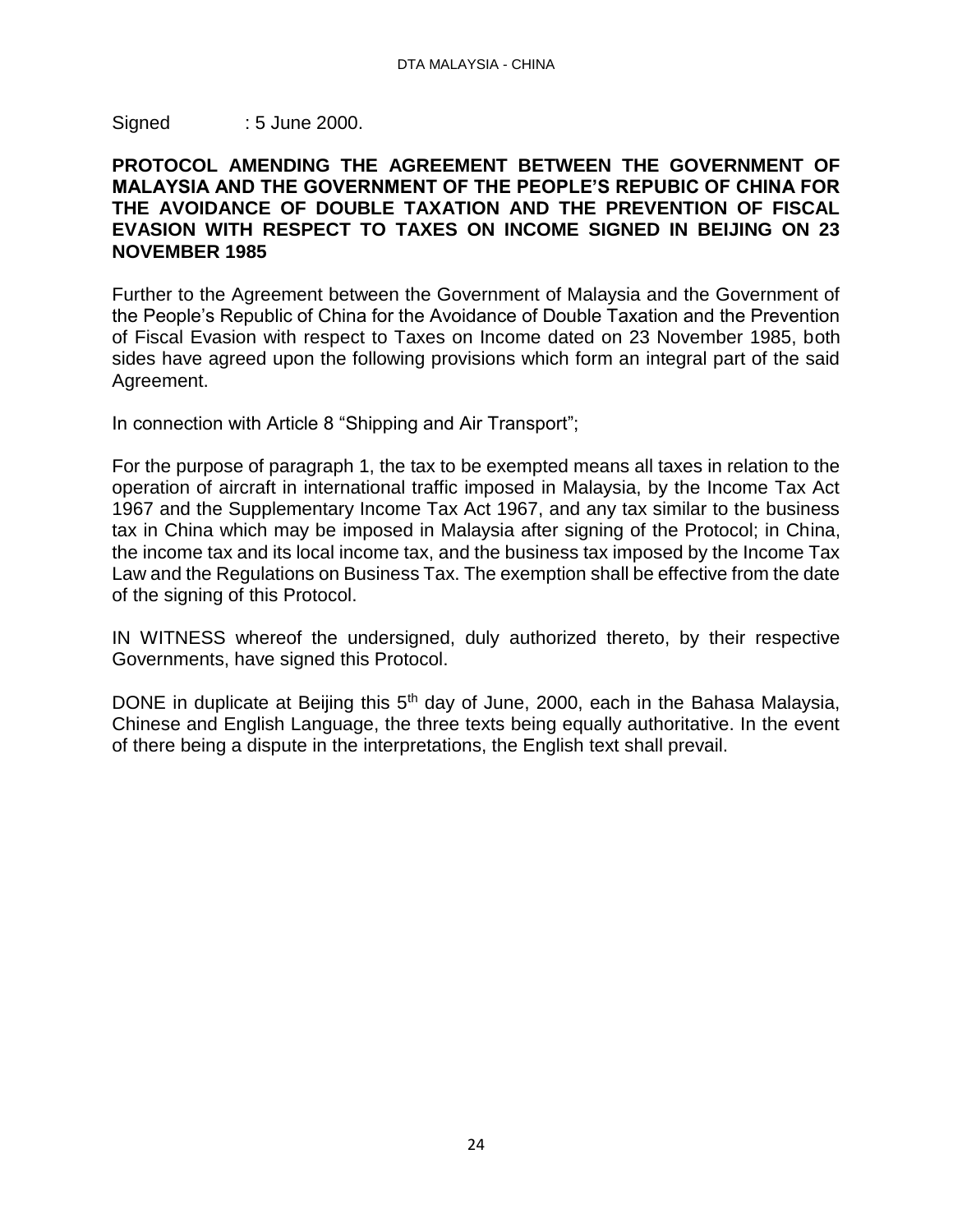<span id="page-24-0"></span>Signed : 1 November 2016. Entry into Force: 1 November 2016. Effective Date : 1 November 2016

## **EXCHANGE OF NOTES**

His Excellency Jun WANG **Commissioner** State Administration of Taxation People's Republic of China.

> November 1st, 2016 Beijing

Your Excellency,

I have the honour to refer to the Agreement between the Government of Malaysia and the Government of the People's Republic of China for the Avoidance of Double Taxation and the Prevention of Fiscal Evasion with Respect to Taxes on Income (hereinafter referred to as "the DTAA") signed on November 23<sup>rd</sup>, 1985 and to make the following proposals:

With respect to subparagraphs (a)(iv) and (b)(iii), paragraph 5 of Article 11 of the DTAA, the following is the list of institutions wholly owned by the respective Governments and hence, eligible for tax exemption under paragraph 4 of Article 11 (Interest) of the DTAA.

In Malaysia,

- (i) Export-Import Bank of Malaysia (Export-Import Bank Malaysia Berhad);
- (ii) National Trust Fund (Kumpulan Wang Amanah Negara);
- (iii) Retirement Fund (Kumpulan Wang Persaraan);
- (iv) Agricultural Bank of Malaysia (Agro Bank Malaysia Berhad);
- (v) Small Medium Enterprise Bank of Malaysia (SME Bank Malaysia Berhad);
- (vi) Malaysia Development Bank (Bank Pembangunan Malaysia Berhad); and
- (vii) Khazanah Nasional Berhad.

In the People's Republic of China,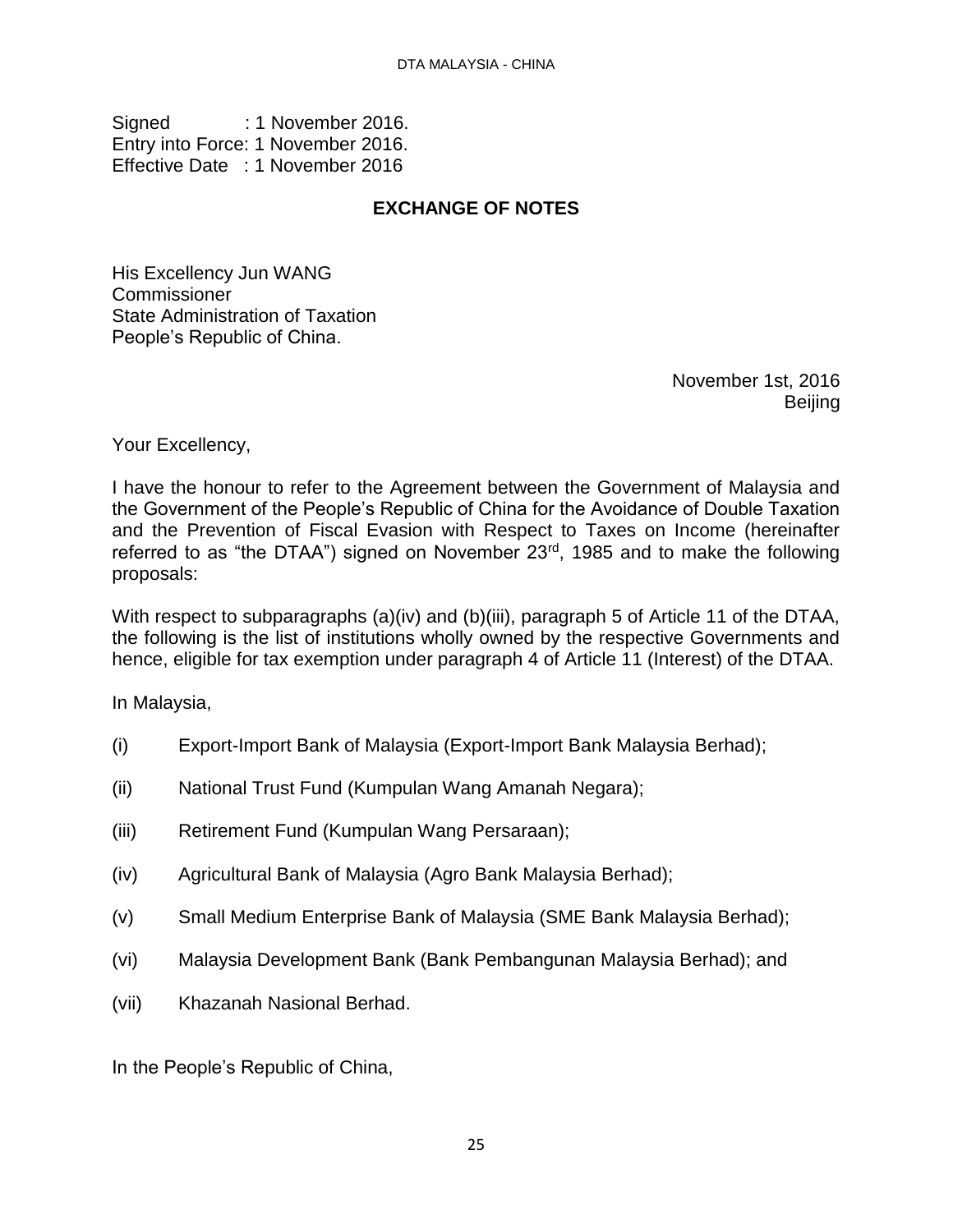- (i) the China Development Bank Corporation;
- (ii) the Agricultural Development Bank of China;
- (iii) the Export-Import Bank of China;
- (iv) the National Council for Social Security Fund;
- (v) the China Export & Credit Insurance Corporation;
- (vi) the China Investment Corporation; and
- (vii) the Silk Road Fund Co., Ltd.

I have the honour to propose that this letter and Your Excellency's letter in reply confirming the acceptance of the above proposals by the Government of the People's Republic of China shall together constitute an agreement between the two Governments in this matter, which shall enter into force on the date of the signing.

I have further the honour to propose that these letters be done in duplicate in the Bahasa Malaysia, Chinese and English languages, the three texts being equally authentic. In the event there being a dispute in the interpretation and the application of the letters, the English text shall prevail.

I avail myself of this opportunity to extend to Your Excellency the assurance of my highest consideration.

His Excellency Tan Sri Dr. Mohd Irwan Serigar Abdullah Secretary General of Treasury Government of Malaysia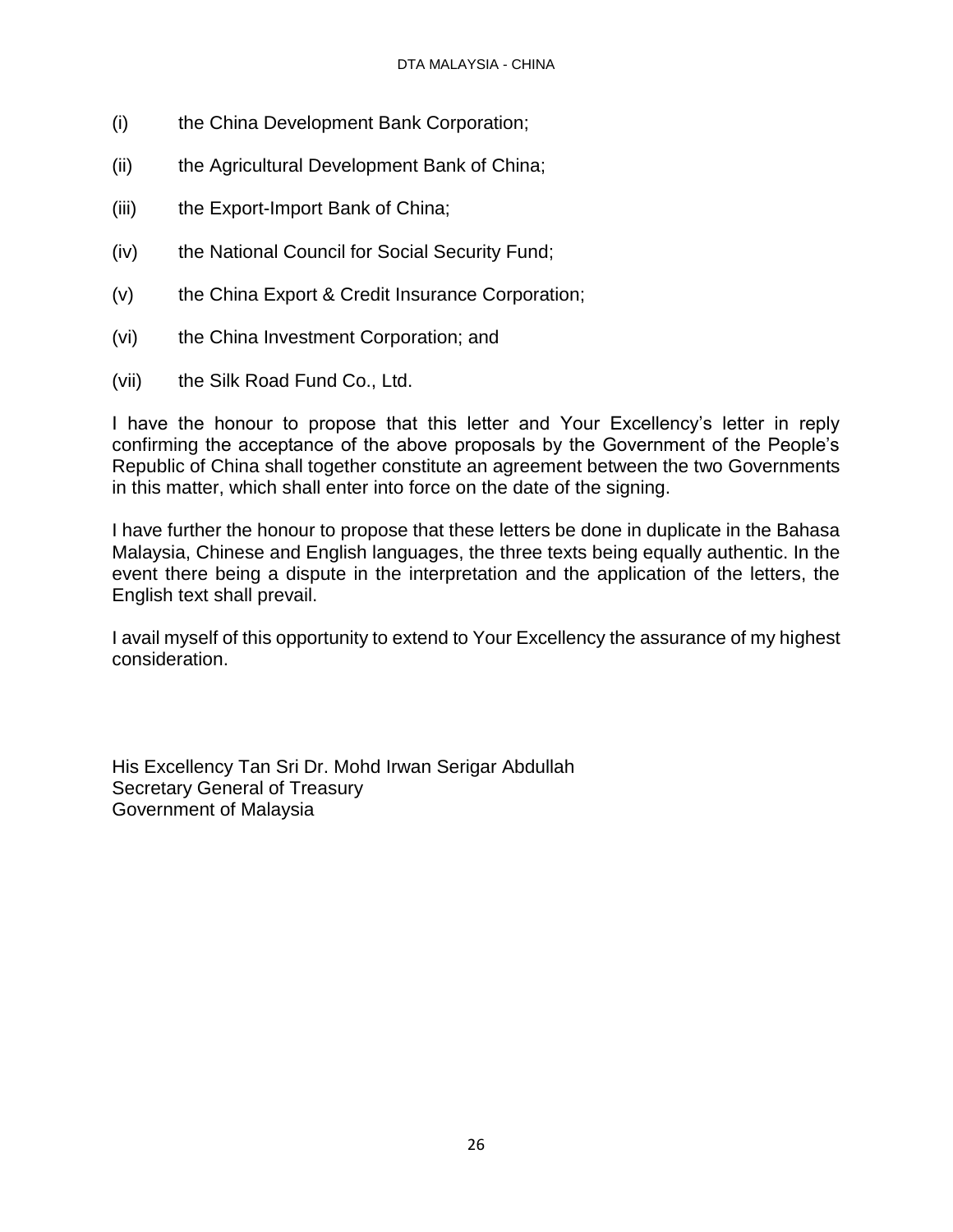His Excellency Tan Sri Dr. Mohd Irwan Serigar Abdullah Secretary General of Treasury Government of Malaysia

> November 1st,2016 Beijing

Your Excellency,

I have the honour to acknowledge the receipt of Your Excellency's letter of November 1st, 2016 which reads as follows:

"I have the honour to refer to the Agreement between the Government of Malaysia and the Government of the People's Republic of China for the Avoidance of Double Taxation and the Prevention of Fiscal Evasion with Respect to Taxes on Income (hereinafter referred to as 'the DTAA') signed on November 23rd,1985 and to make the following proposals:

With respect to subparagraphs (a)(iv) and (b)(iii), paragraph 5 of Article 11 of the DTAA, the following is the list of institutions wholly owned by the respective Governments and hence, eligible for tax exemption under paragraph 4 of Article 11 (Interest) of the DTAA.

In Malaysia,

- (viii) Export-Import Bank of Malaysia (Export-Import Bank Malaysia Berhad);
- (ix) National Trust Fund (Kumpulan Wang Amanah Negara);
- (x) Retirement Fund (Kumpulan Wang Persaraan);
- (xi) Agricultural Bank of Malaysia (Agro Bank Malaysia Berhad);
- (xii) Small Medium Enterprise Bank of Malaysia (SME Bank Malaysia Berhad);
- (xiii) Malaysia Development Bank (Bank Pembangunan Malaysia Berhad); and
- (xiv) Khazanah Nasional Berhad.

In the People's Republic of China,

(viii) the China Development Bank Corporation;